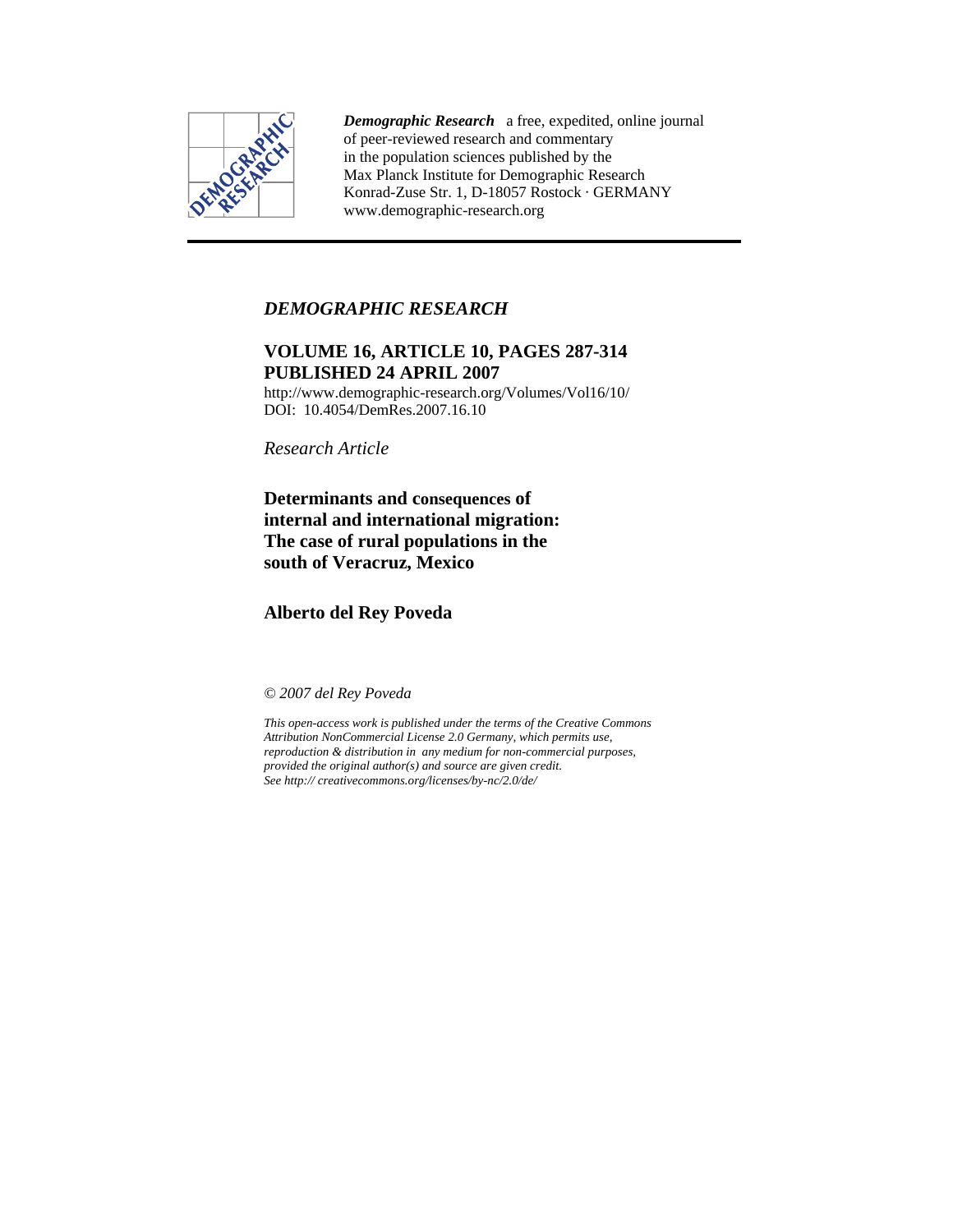# **Table of Contents**

| $\mathbf{1}$   | Introduction                                                            | 288 |
|----------------|-------------------------------------------------------------------------|-----|
| $\overline{c}$ | Migratory antecedents in the south of Veracruz.                         | 288 |
| 3              | Current migration: destinations and determinants                        | 293 |
| 3.1            | Method, data and variables                                              | 294 |
| 3.2            | The determinants of migration to the traditional markets                | 298 |
| 3.3            | The determinants of migration to the northern border                    | 300 |
| 3.4            | The determinants of migration to the United States                      | 302 |
| $\overline{4}$ | Conclusion: family strategies in migration according to<br>destinations | 305 |
| 5              | Acknowledgments                                                         | 308 |
|                | References                                                              | 309 |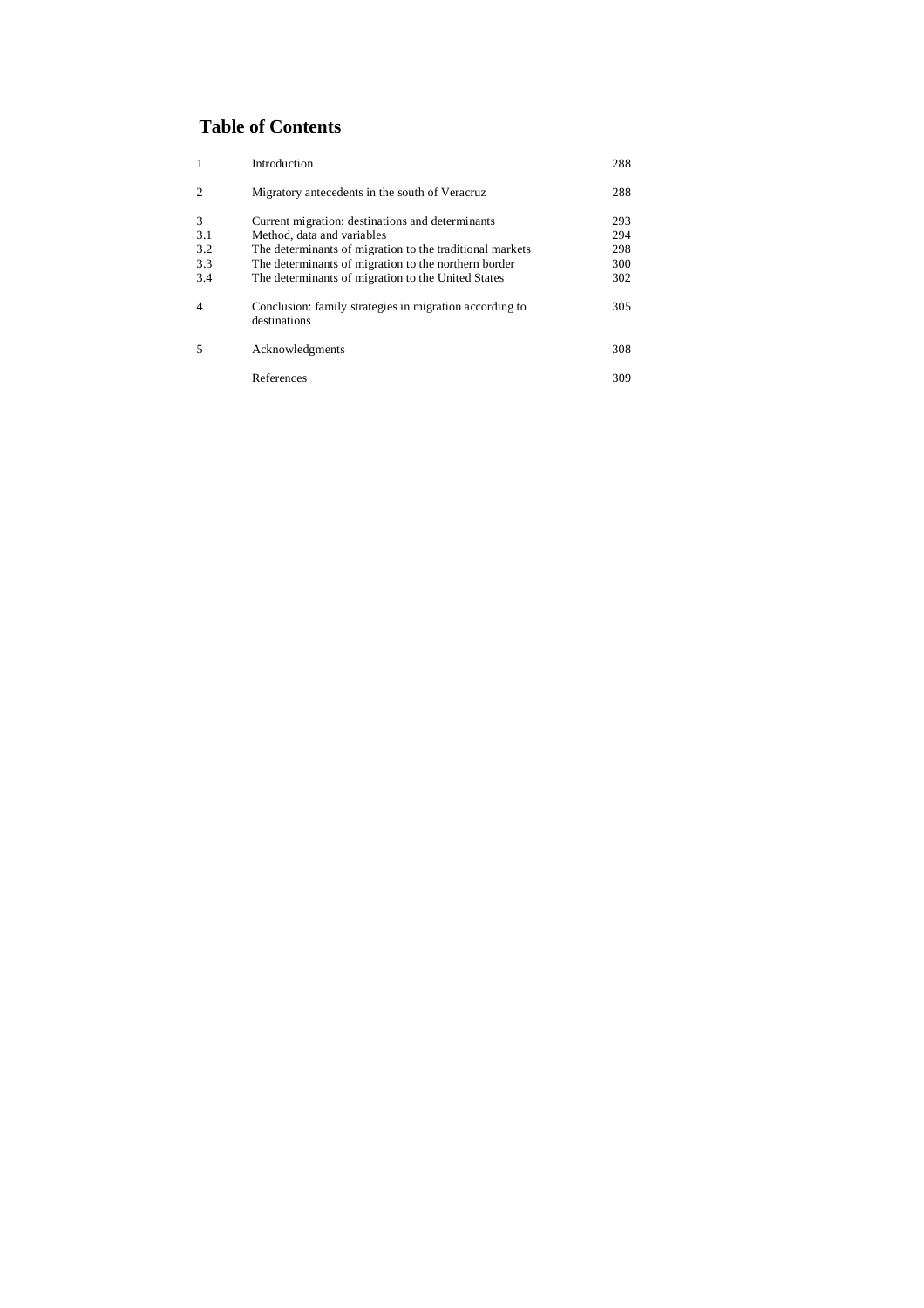# **Determinants and consequences of internal and international migration: The case of rural populations in the south of Veracruz, Mexico**

## **Alberto del Rey Poveda1**

## **Abstract**

This paper analyzes the current migration in rural population in the south of Veracruz state (Mexico). We identify three different spaces of migration, traditional markets, the northern border and the United States. Applying a three-level multinomial logistic model and taking into account individual, family, and local characteristics of the migrants, we find different determinants in each space. These determinants are related to the objectives, needs and means of the migrants and their families. Otherwise, each space involves different consequences to the family in terms of the relationships between migrants and the rest of their relatives.

<sup>&</sup>lt;sup>1</sup> Department of Economics and Economic History, University of Salamanca (Spain).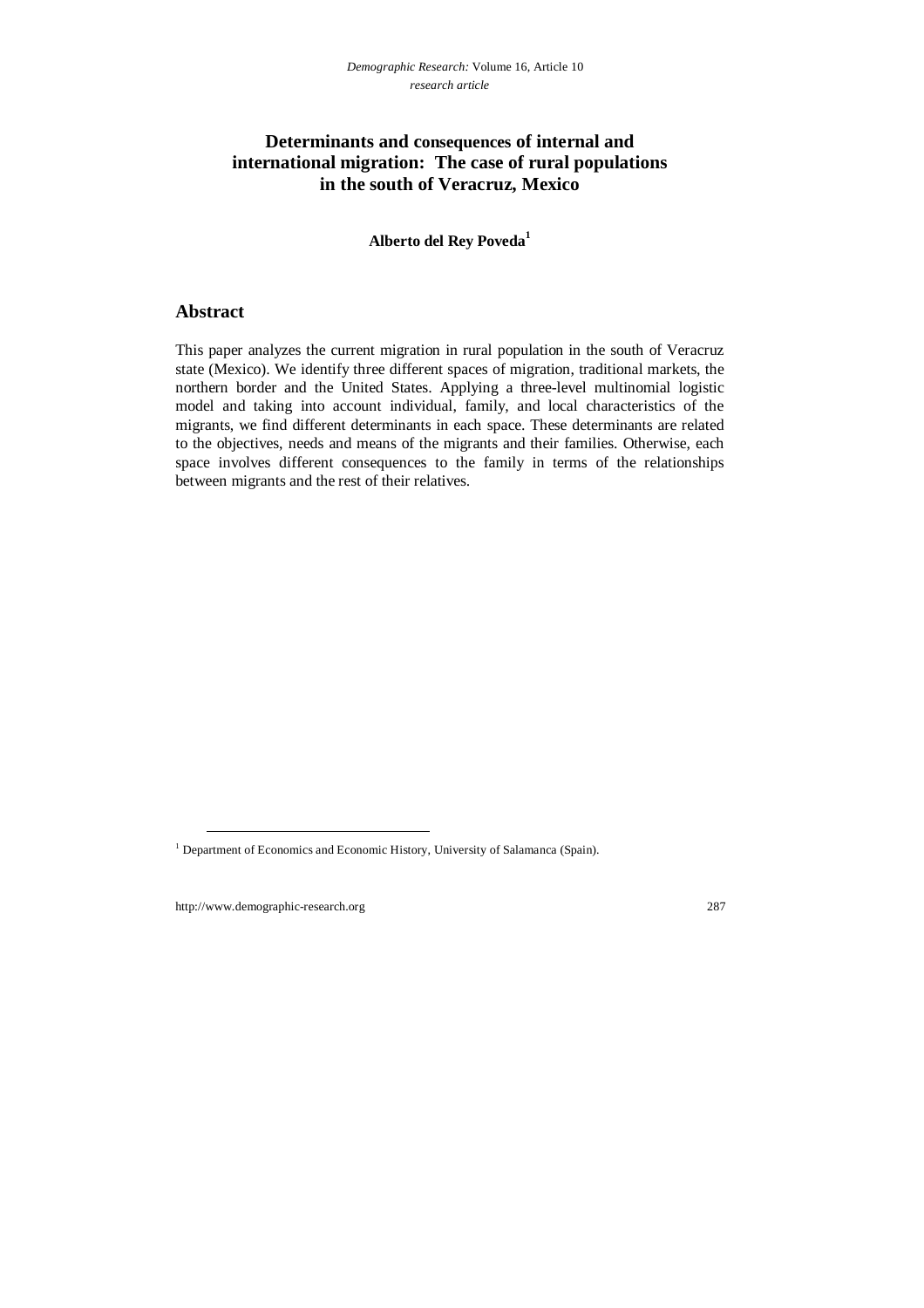# **1. Introduction**

This study analyzes the current mobility that affects rural families in the south of the state of Veracruz, in Mexico, and its role on family reproduction. We find that the main causes of this new mobility are associated with the region of origin, and are related to the transformations deriving from the process of demographic transition, from the economic crisis of the beginning of the 1980s and the consequent new model of development, and finally to the 1992 legal reform on social ownership of land. These factors have caused labor mobility in the region, traditionally circumscribed to families with scant means and contained within the regional sphere, to give way to a mobility process generalized to rural families as a whole and to the emergence of new destinations: the northern border and the United States. These new markets, furthermore, show great economic dynamism and have for some time been the source of strong demands for labor.

Behind this mobility, which seems to affect all the towns and families, there are mobility processes that are greatly differentiated on a local, family and individual scale. These three levels of determinants of mobility, according to the combination between possibilities and needs, allow us to understand the current distribution of migration between the different traditional and emerging markets in a "new emigration region" in Mexico. Moreover, each destination is closely associated with different migratory projects, in accordance with the objectives sought. The new migratory destinations, while offering new possibilities for the families, entail important risks. Depending on the agricultural circumstances of each family, different effects are observed and, in general, this new migration demands a new framework of relationships between the migrant and the family.

# **2. Migratory antecedents in the south of Veracruz**

Labor migration has old antecedents in the reproduction of rural families that inhabit the region of Sotavento, $2$  in the south of the state of Veracruz. However, during most of the  $20<sup>th</sup>$  century, the region was characterized by being an area imminently receptive of labor.

Two processes permitted and sustained this flow of labor: first, the fact that it is a scarcely populated area (Hoffmann and Velázquez 1994, Oropeza 2000, Palma, Quesnel and Delaunay 2000), with wide open spaces, where, after the end of the

 <sup>2</sup> Sotavento in Veracruz is the southern region between the basin of the river Papalopan and the Uxpanapa-Tonalá.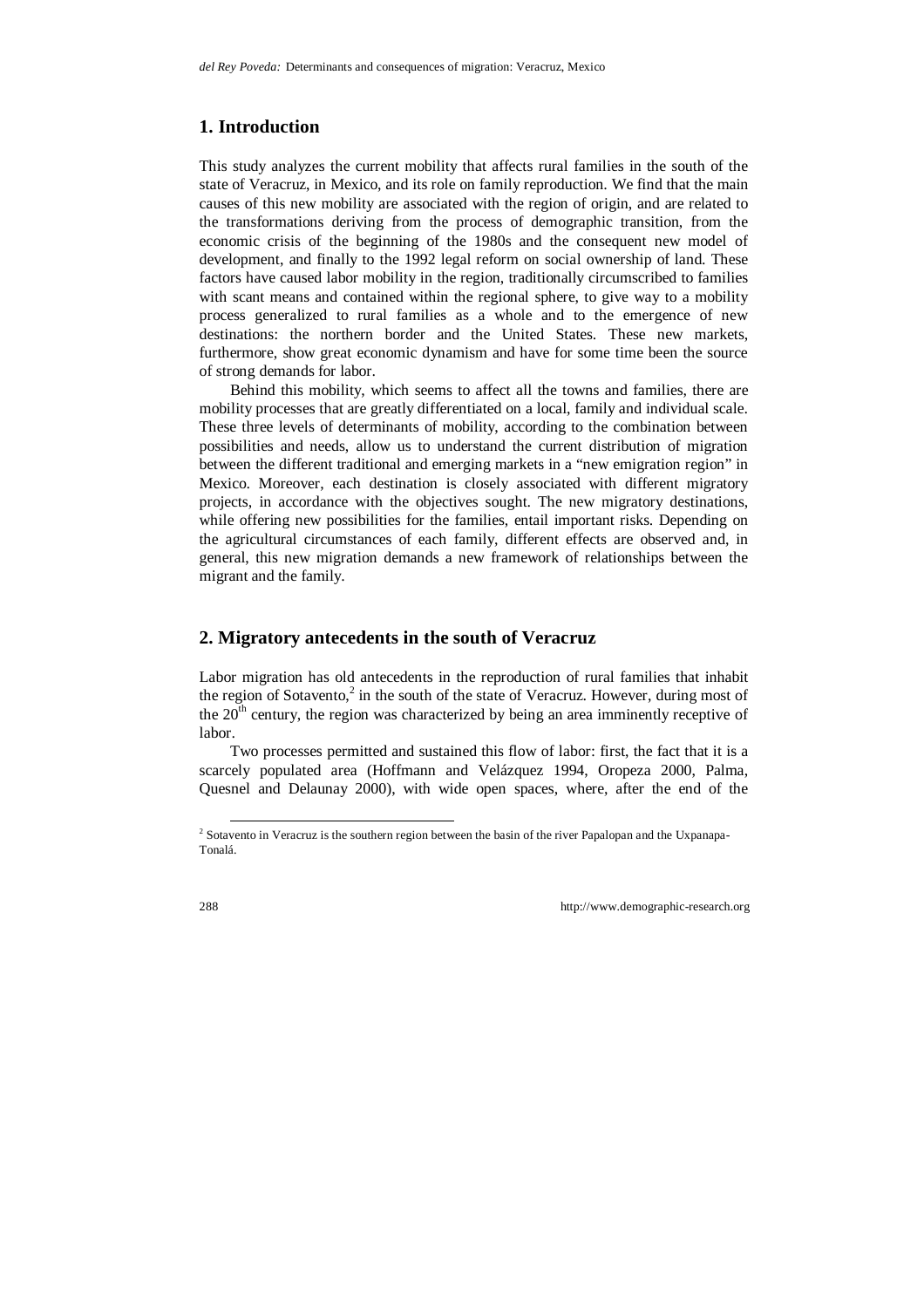Revolution, there was an intense agricultural distribution until the 1970s, which attracted many people from other parts of the state and from outside Veracruz to the rural areas; the second factor is the discovery of important oilfields in the region at the beginning of the  $20<sup>th</sup>$  century, which brought in its wake the development of a dynamic petrochemical industry around the cities of Coatzacoalcos and Minatitlán, and which also attracted many workers, both to the rural areas and to the emerging urban centers. These two factors led to the south of Veracruz being characterized as a region of intense immigration until the 1980s, when, with the exhaustion of the land and the oil crisis, within a short period of time it became a region with intense emigration. Although the population of Sotavento grew spectacularly between 1900 and 2000, (twelve-fold, from a little over 130,000 to over 1,500,000) and 8.7 times over from 1930, when the beginning of the demographic transition was established. In the second part of the 1990s it registered negative growth, with a population loss of just over 7,000 people (see Figure 1).

Rural emigration up to the 1970s, when agricultural distribution in the south of the state was still very active in the region of Uxpanapa<sup>3</sup>, was exceptional, exclusive to families in a precarious situation and short distance journeys (see Table 1): within the same municipality, Sotavento region, or other areas close to the state of Veracruz or neighboring states. Migration played the role of complement to the family agricultural activity, hence the distances traveled were short, thus allowing many comings and goings while continuing to be linked with agricultural production. On the level of the personal and family cycle, the journey was felt to be transitory, in wait of access to the means of production in the family or in the locality.

The high population growth and the end of agricultural distribution meant that the land was rapidly exhausted. In the 1970s and 1980s an ever-greater number of families needed to resort to migration in order to complete their consumption needs outside of agricultural production. These decades coincided with the moment of greatest activity of the petrochemical industry in the region (Prevôt Schapira 1994, Ochoa 2000), the main migratory destination; hence, migration continued to be contained within the region. These short journeys made it possible to maintain agricultural activity in the places of origin as the axis of family production, although for many families the resources generated through migration become more important than the agricultural activity.

<sup>&</sup>lt;sup>3</sup> Between 1965 and 1976, 607, 873 hectares were distributed in the region of Sotavento, which represents 51.3% of the land distributed in the region between 1917 and the end of distribution in 1984. 260,000 hectares correspond to the Uxpanapa Drainage District created in 1974 (Department for Agricultural Reform, Delegation of Veracruz).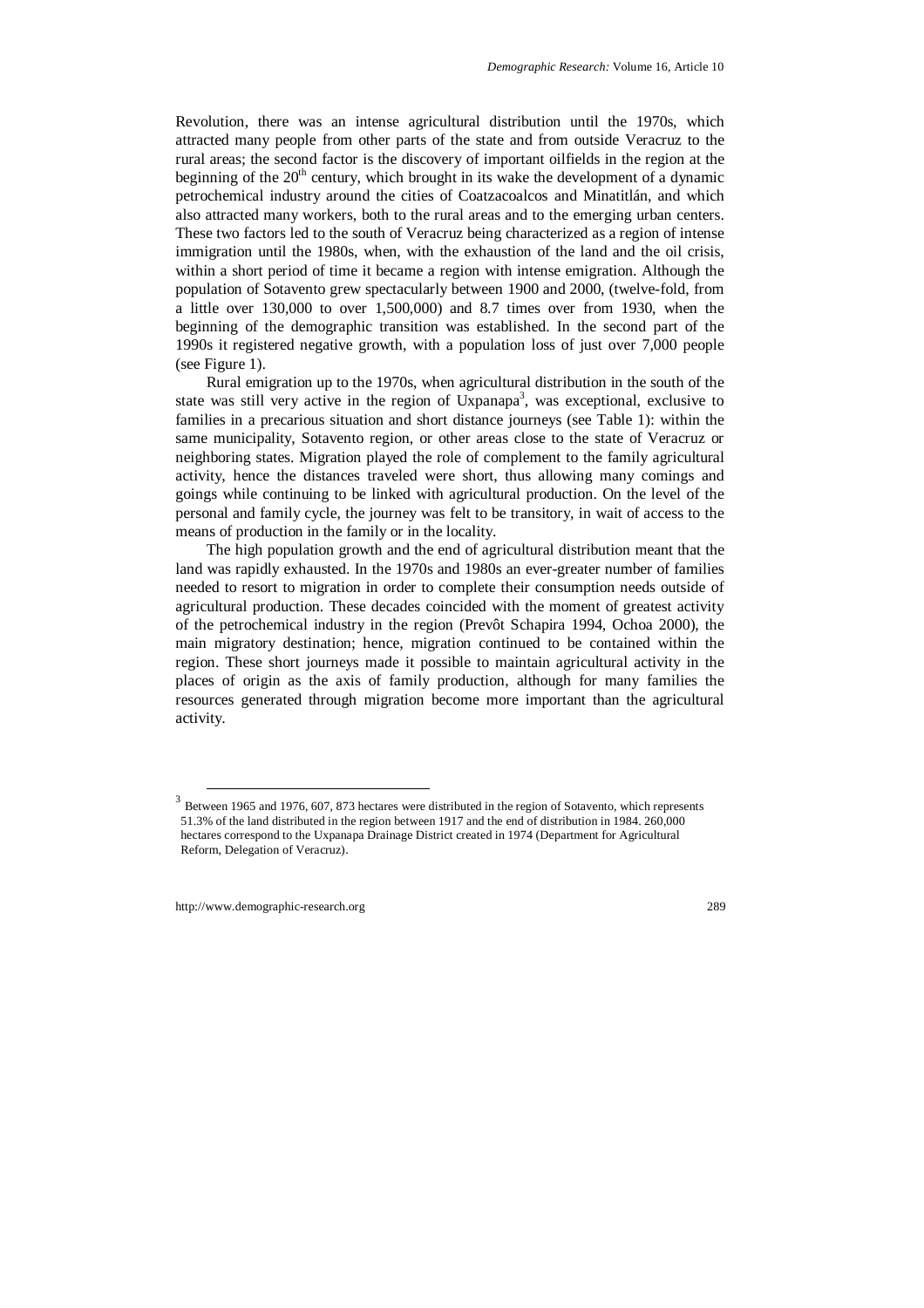

**Figure 1: Population growth rate in Sotavento region, state of Veracruz, and Mexican Republic, 1900-2000** 

**Source**: Mexican Population Census (several years) and Conteo in 1995 (INEGI).

The crisis at the beginning of the 1980s as a consequence of the fall in the price of oil and the worsening of the external debt led to an about turn in the country's model of development (Alba and Potter 1986, Escobar Latapí, Bean *et al.* 1999). This change in the economic model is set within the process of integration in the free trade market with North America (NAFTA), which required less interventionism of the State in the economy. Among the immediate consequences of the new doctrine and the crisis are, on the one hand, the withdrawal of the State from the agricultural sector and the modification of the system of rural aid, $4$  which worsened the subsistence conditions of small farms and, on the other hand, the petrochemical activity decreased considerably throughout the country, and especially in this region (Prevôt Schapira 1994, Ochoa 2000). Hence, an ever greater number of families saw the need to migrate. At the same time, because of the shortage of jobs in the region, migration to Mexico City appeared as a major reference in the 1980s, although the industrial corridor continued to be the main migratory destination.

The symptoms observed at the end of the eighties became more pronounced in the 1990s: the families who had to seek resources outside agricultural production began to be a majority and they had to do so farther and farther away, since the regional labor

<sup>&</sup>lt;sup>4</sup> In 1994 the program of direct support for country areas (PROCAMPO) was passed, which granted direct aid to production per surface unit.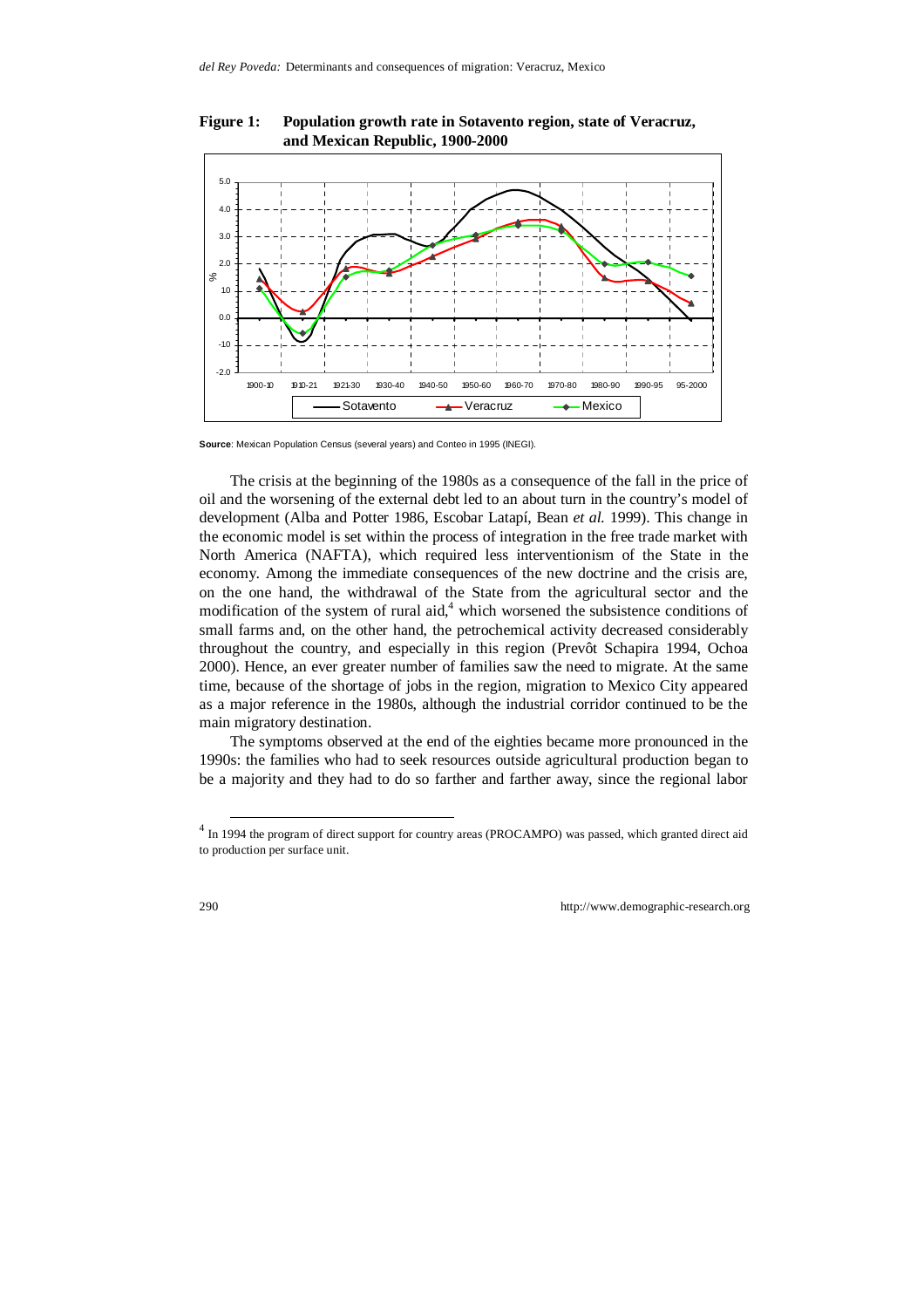market was completely saturated (besides the reduction in the petrochemical activity, more and more generations were joining the labor market, as a consequence of the demographic transition that was taking place). This led to the development and consolidation of the flow towards Mexico City in the first part of the 1990s and above all to the northern border and the United States in the second part of the decade (see Table 1). At the same time that this new migration was taking place in the region the traditional short distance destinations were losing importance. These data obtained through the MORESO survey in 1999 are only the tip of the iceberg in the process that was being gestated<sup>5</sup>.

|                         | Before 1970 | 1970-79 | 1980-89 | 1990-99 | 1990-95 | <b>Later 1995</b> | Total |
|-------------------------|-------------|---------|---------|---------|---------|-------------------|-------|
| <b>Municipality</b>     | 29.3%       | 22.1%   | 17.1%   | 6.4%    | 8.7%    | 4.2%              | 16.1% |
| <b>Sotavento Region</b> | 28.8%       | 40.4%   | 42.8%   | 22.8%   | 32.8%   | 13.2%             | 31.0% |
| <b>Veracruz State</b>   | 16.2%       | 9.6%    | 14.4%   | 9.9%    | 10.4%   | 9.5%              | 12.2% |
| <b>Neighbor States</b>  | 22.7%       | 20.6%   | 11.2%   | 21.4%   | 23.5%   | 19.5%             | 19.5% |
| Short distance          | 97.0%       | 92.7%   | 85.5%   | 60.5%   | 75.4%   | 46.4%             | 78.8% |
| <b>Mexico City</b>      | 2.5%        | 5.9%    | 11.8%   | 16.1%   | 19.1%   | 13.2%             | 10.6% |
| <b>North Border</b>     | 0.0%        | 0.7%    | 2.1%    | 15.8%   | 3.3%    | 27.9%             | 7.2%  |
| <b>United States</b>    | 0.5%        | 0.7%    | 0.5%    | 7.5%    | 2.2%    | 12.6%             | 3.5%  |
| Total                   | 100%        | 100%    | 100%    | 100%    | 100%    | 100%              | 100%  |
| <b>Movements</b>        | 198         | 136     | 187     | 373     | 183     | 190               | 894   |

**Table 1: Distribution of the labor flow of the rural population in the south of the state of Veracruz by periods and destinations** 

**Source**: 1999 Moreso survey (IRD-CIESAS).

In the development and diffusion of long distance and long duration mobility in the common land<sup>6</sup> localities "ejidos" it must be pointed out that the Reform of Constitutional Article 27 of 1992, which opens the way to the privatization of social ownership (Quesnel and del Rey 2005, del Rey 2005). The consequences of this Reform are: the possibility of selling land, of using it as a guarantee for obtaining loans

 <sup>5</sup> This was confirmed during field work three years later when carrying out 70 in-depth interviews (MORESO 2002) with families previously surveyed in 1999. During this second phase we confirmed the strong development of long distance migration, above all to the United States. Migrants who were in the traditional markets or on the border had gone to the United States.

 $<sup>6</sup>$  The common lands are agricultural settlements created by the Mexican State during the agricultural</sup> distribution process (legally from 1917 to 1992), in which a group of people receive the right to work an area of land. The legal ownership of these lands is the communal institution, i,e., all the people with this right, who individually only have the right to work the land and the ability to transmit their right to another person.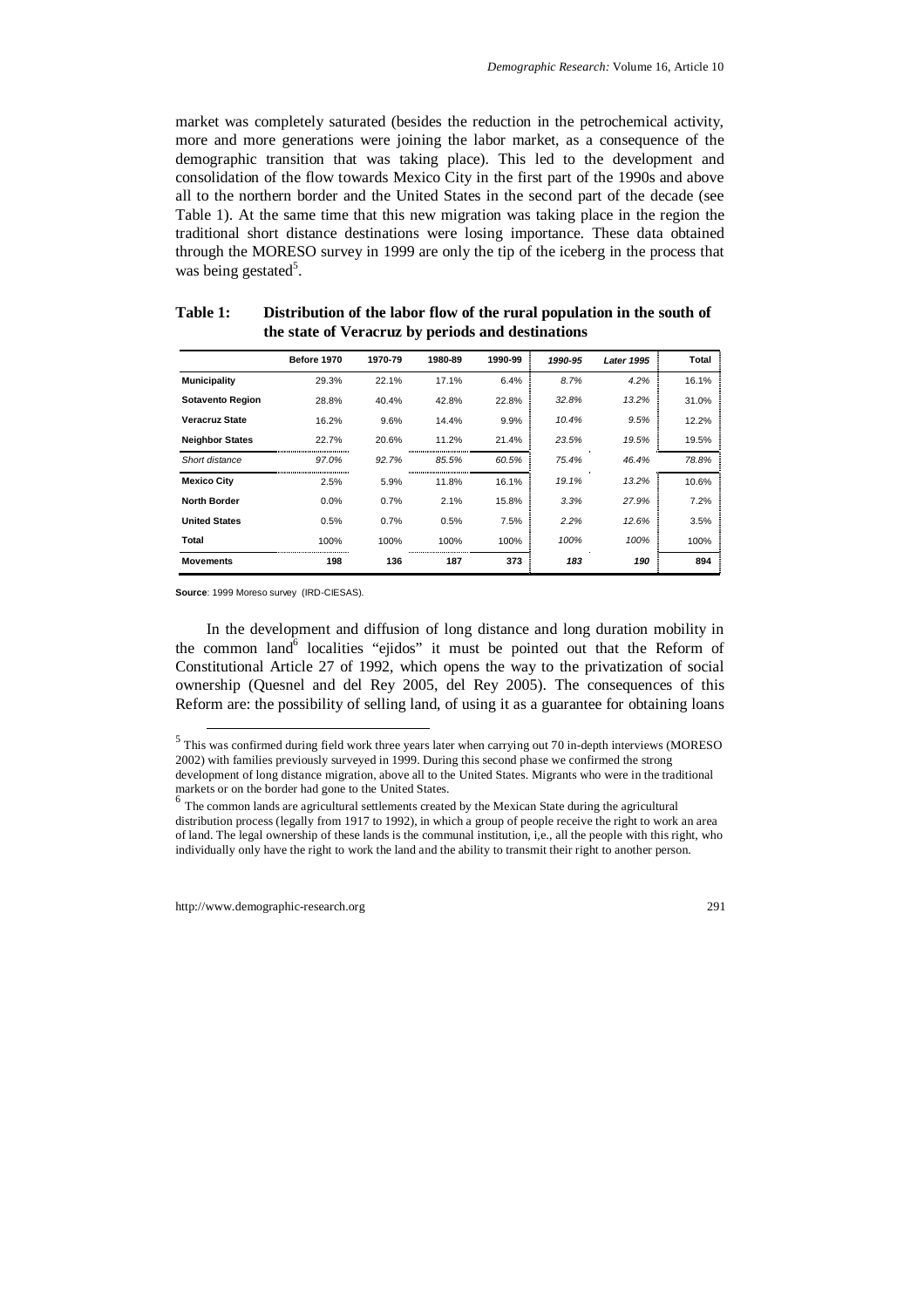or the elimination of the restriction of remaining in the locality in order to preserve the right to the land. These circumstances favor mobility, especially in the case of international migration, since the loan with the guarantee of the title of ownership of the land is the main means of financing the costly journeys to the United States.

Therefore, at the end of the 1990s, for many rural families in this southern region the need to migrate outside the region and the possibility of doing so were combined.

Migration to these far off areas entails the displacement of the agricultural activity as the axis of family reproduction. On the one hand, the crisis of many major products in the region (cane, coffee, tobacco and corn) led to a decrease in income (Gordillo, De Janvry and Sodoulet 1999, Warman 2001, García Zamora 2002, Léonard and Palma 2002). On the other hand, these new destinations did not make it easy to combine migration and farming. Furthermore, the markets in the north offered good professional prospects (the case of migration on the border for young people) and great possibilities of earnings (in the case of migration to the United States). This situation caused migration to spread among all the rural domestic groups, regardless of their agricultural situation; thus, the profile of migrant or migrant family that had existed until then in the region was lost.

A relevant aspect, which should be mentioned concerning this new long distance migration in the region, is the speed with which it has developed, even more so in the case of international migration, which represents a new situation on a national scale. In western Mexico, international migration has its origins at the beginning of the  $20<sup>th</sup>$ century, with a prolonged process of development, especially during the *Bracero* Program (1942-1964) and with more permissive access conditions on the part of the United States. This made it possible to develop circulation and establishment networks, which finally led to a spreading of the phenomenon in the 1970s and 1980s (Bustamante 1977, Massey 1987, Massey et al*.* 1987, Cornelius 1989, 1992, Durand 1996, Escobar Latapí, Bean *et al.* 1999). In the case of the region under study, without the existence of migratory antecedents, or the presence of local and family networks, that is, without the social capital accumulated in the west and under much more restrictive conditions of entry, international migration is now presented in Sotavento as a main referent of the communities and families and above all for the new generations.

It is important to highlight this scenario: strong restrictions to entry and lack of antecedents and migratory networks, which leads them to resort to organized groups that traffic with migrants without papers ("polleros" or "coyotes"), and thus the cost of the journey rises considerably. This situation makes repetitive and short duration movements, such as those that have been observed and are still observed today in the west, unfeasible (Avila, Castro and Tuirán 1999, Corona, Gómez de León and Tuirán 1999, CONAPO 1999). For the populations that are currently joining the international flow, moving to the United States, given the high cost and the difficulties of crossing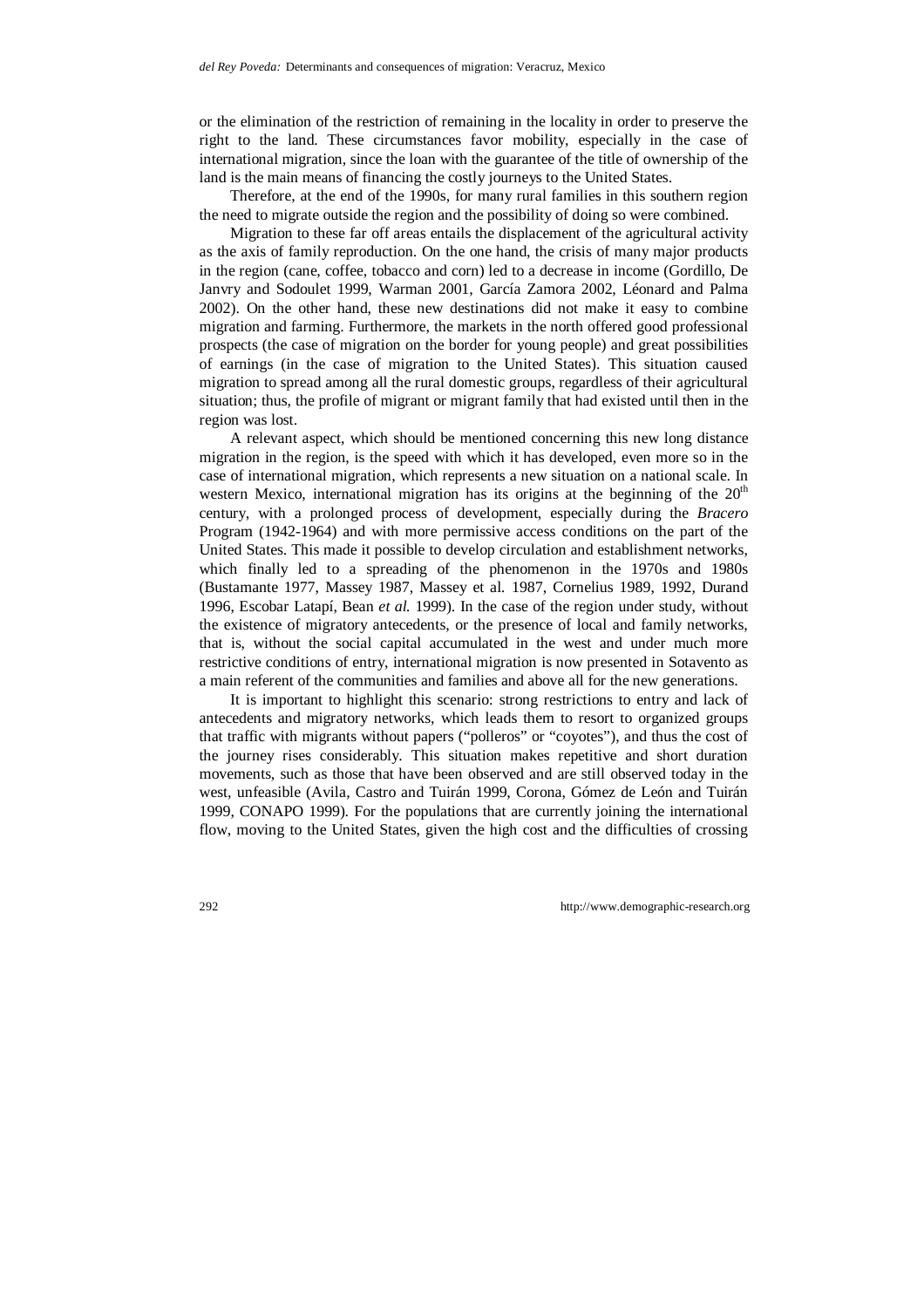the frontier, entails several years of remaining "on the other side" and therefore a long period of absence from their homes and families (Quesnel and del Rey 2004).

## **3. Current migration: destinations and determinants**

Until the 1990s, labor emigration was a resource only resorted to by the most needy country people who lacked the resources to ensure family survival. That is, there was a profile of migrant families. Migration was concentrated in nearby areas in which the father, head of the family, controlled what the children would do: he decided *who would go*, *when to go* and *when to come back*. This control over the offspring was based on the father's capability to ensure their future, first on the family farm or else in the neighborhood or region. There were, therefore, particular family or local-regional conditions that sustained this functioning of the family. Migration was integrated in the families as part of their reproduction strategies, which mainly revolved around agricultural and land production. It was, thus, *a territorialized family organization*.

However, with the "rural de-agriculturization" process begun in the 1980s, emigration came to be the center of reproduction strategies for the greater part of the regional rural sector. Under current agricultural conditions, labor emigration for these rural groups is no longer an option but rather a necessity. Even for those rural groups in better conditions, emigration to the northern markets is becoming a central focus, not so much for guaranteeing their reproduction, but rather for the options it offers for capitalizing their farms. Migration in rural family reproduction in Sotavento has gone from being exceptional and secondary to affecting all the rural family groups; hence, the profile of the traditional migrant –young, without land and belonging to a family with scarce resources- has disappeared.

Currently, the migratory flow is very heterogeneous, according to the *destinations* (with movement towards the regional-traditional markets and towards the "emerging" markets in the north, the border and the United States), the *objectives* (the situation of need of some families is combined with the possibilities in others), the different *families* affected (as regards the diversity of agricultural property), the *economic sectors* to which they belong, the diversity of the *migrants* (according to age, sex, education or marital status) and the periods of absence.

However, according to the conditioners of the agricultural nucleus of residence, of the family they belong to and the characteristics of each member, which we define as "the scale determinants of migration", it is possible to define different migratory projects. These projects combine in the three levels of determinants the needs and possibilities, what defines the objectives, the migrant's profile, destination, time of absence and return.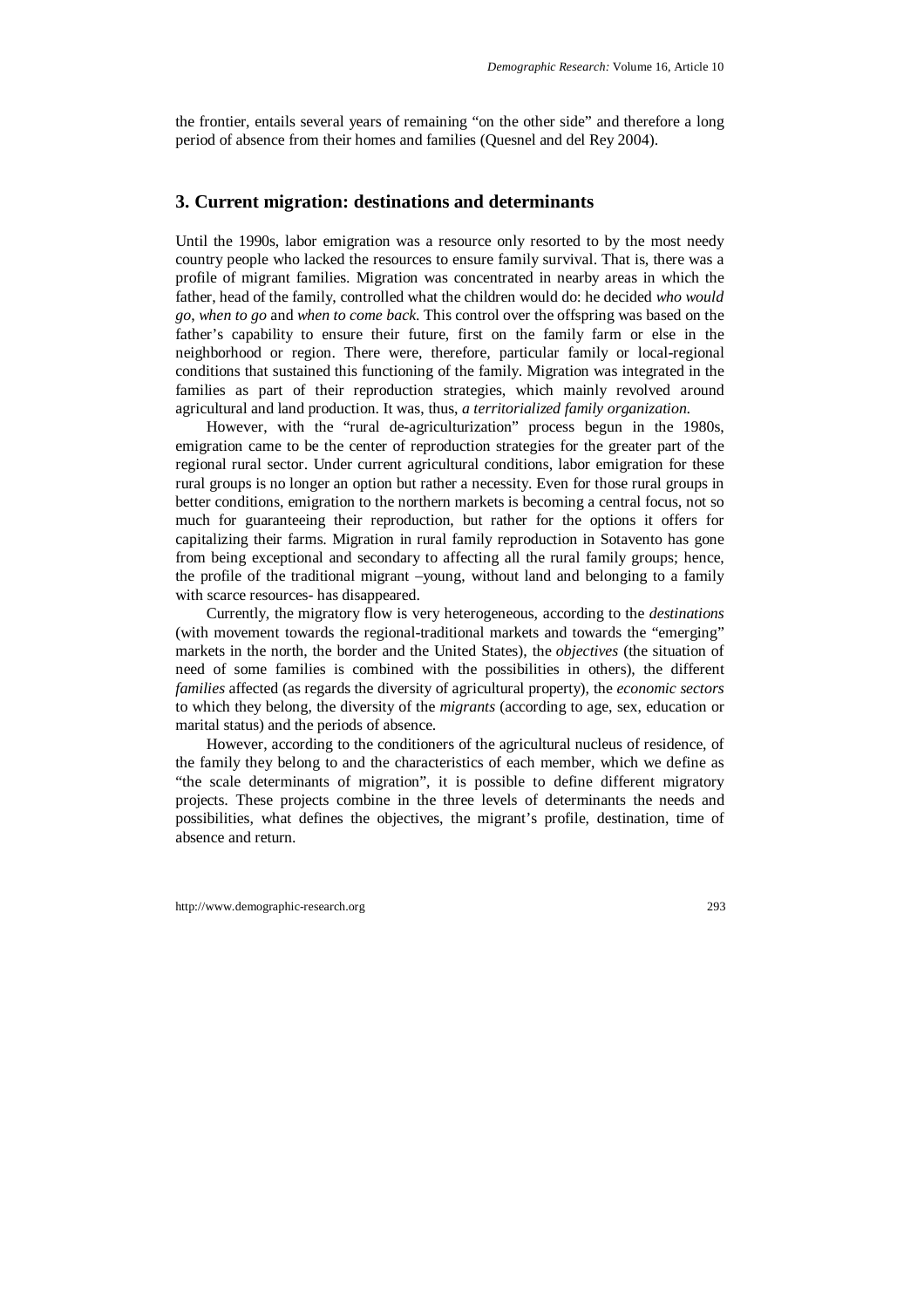#### **3.1 Method, data and variables**

There is no doubt that each migratory space considered requires particular conditioners (for the type of movement it demands, for the cost or for the work it offers) and at the same time offers diverse possibilities for the migrants and their families. Several studies confirm the existence of "determinants" or conditioners on different analysis scales that affect the mobility process (Massey et al. 1987, Guilmoto 1998, Guilmoto and Sandron 1999).

It is our aim to measure these determinants that affect the migration process. To do so, we perform a modeling of the risk of migrating to the three labor markets considered - traditional markets, northern border and the United States- by means of a three-level multinomial logistic regression. This model allows us to observe which variables are significant in the "risk" of migrating to each of the markets, as well as the direction of the relation of each independent variable. Moreover, the multilevel analysis considers the variability associated with each level (individual, family and local). Thus, the model is defined as follows:

$$
prob(Y_{ijk}=s) = \frac{e^{\beta' s X_{ijk}}}{\sum_{p=0}^{P} e^{\beta' p X_{ijk}}},
$$
\n[1]

with  $\beta_0 = 0$  and  $\beta'$  sx<sub>ijk</sub> being a set of predictors at the individual (*i*), family (*j*) and local  $(k)$  levels.<sup>7</sup>

In this three-level multinomial logistic regression model, the dependent variable takes four values: 1 or migration to the traditional markets; 2 or migration to the border; 3 or migration to the United States; and 4 or absence of migration. Our model *prob(Yijk=s*)- compares the risk of migration to traditional markets, to the border and to US face the probability of no-migration (reference category). The dependent variable only takes into account the existence of migration between 1996 and 1999 and in movements of at least 1 year in duration in people aged 14 and over (having a total of 3467 people in risk of migrating). These are movements close to the time of the survey, which allows us to have a good approach to the local, family and personal conditions at the time they migrated. Our goal in this study is to estimate significant variables and its effects in each space of migration.

To perform this analysis we used the data from the random survey on Migration and Social Reproduction carried out with 947 families in the south of the state of Veracruz in 1999 (MORESO 1999).

The MORESO survey was carried out in 36 rural areas randomly selected in 1999: 18 common lands –"ejidos"- or social ownership areas and 18 of individual ownership

 $\overline{a}$  For normalization reasons, it is assumed that β<sub>0</sub> is equal to zero.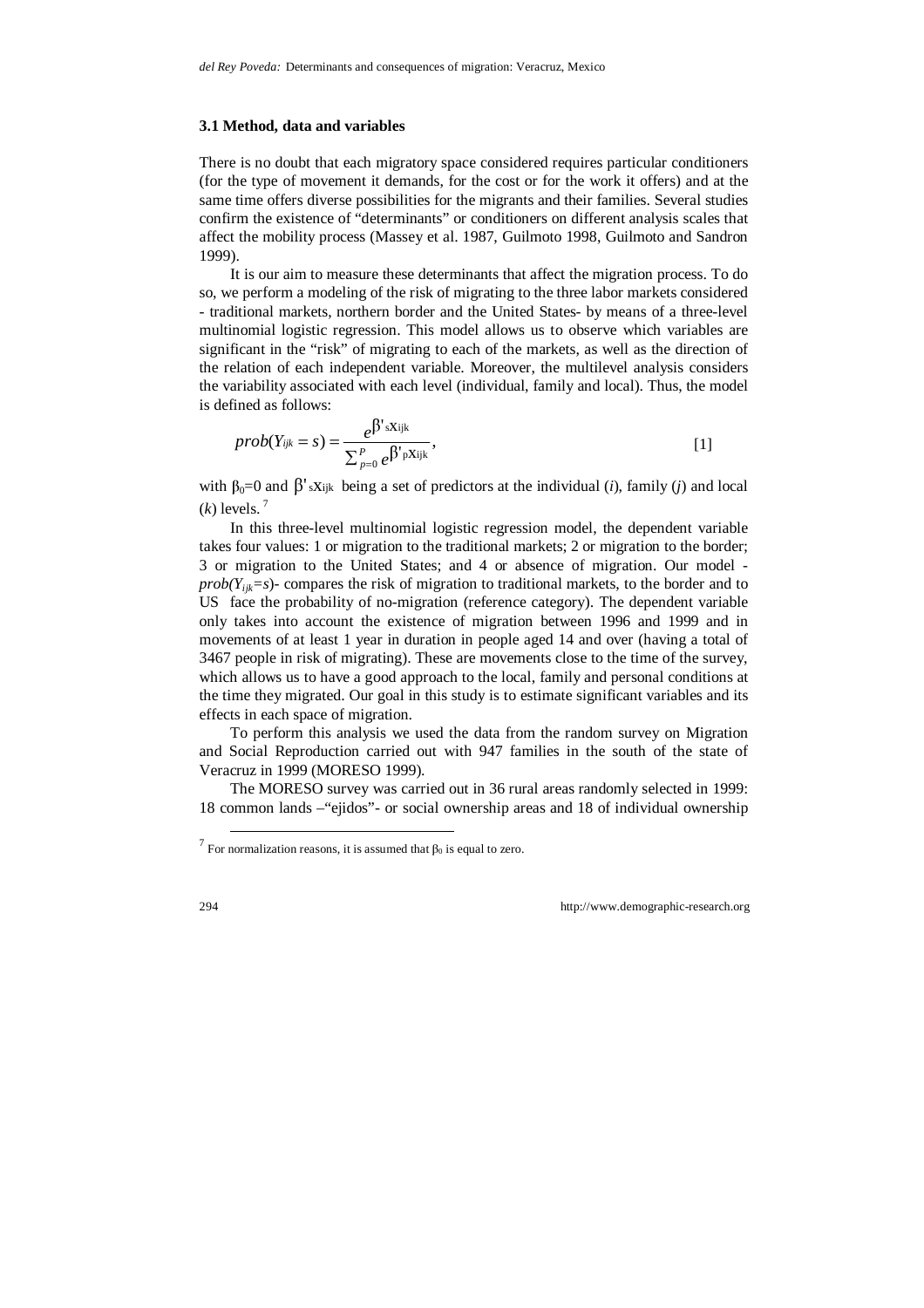or colonies. In the sampling three sub-regions or contexts were differentiated according to age of the settlement, agricultural situation of the areas and articulation with the urban markets, giving as a result: context 1 of old agriculture connected to the markets (the area of greatest scarcity of land); context 2 of old indigenous agriculture in isolated regions; and context 3 which corresponds to more recently colonized areas (less population density and more land). In each agricultural nucleus the families were classified according to the type of tenancy of the land and 4 basic typologies of families were obtained: on the common lands, the "ejidatarios" or owners of land and the "avecindados", who have no land; in the private ownership areas, the "colonos" or owners and the "pobladores" or non-owners. In 2002 we carried out a selection of the families surveyed in 1999 in order to evaluate the development of mobility and go deeper into migratory dynamics, inheritance of land and intergenerational relations (MORESO 2003, IRD-CIESAS). The variables included in the model are:

| <b>LOCAL VARIABLES</b>                                                     | <b>Categories</b>   |
|----------------------------------------------------------------------------|---------------------|
| Socio-historical context of the place of residence                         | Context 1           |
|                                                                            | Context 2           |
|                                                                            | Context 3*          |
| Agricultural nucleus                                                       | Ejido               |
|                                                                            | Non-ejido*          |
| Local indigenous condition                                                 | Non-Indigenous      |
|                                                                            | Indigenous*         |
| Population growth rate between 1990-1995                                   |                     |
| Percentage of population economically active in the primary sector in 1990 |                     |
| Size of the population in the agricultural nucleus in 1995                 |                     |
| <b>FAMILY VARIABLES</b>                                                    | <b>Categories</b>   |
| Agricultural family condition                                              | Owners: Ejidatarios |
|                                                                            | Owners: Colonos     |
|                                                                            | Non-owners*         |
| Family migratory history (before 1995)                                     | Without antecedents |
|                                                                            | With antecedents*   |
| Number of males aged 14 and over living in the household group             |                     |
| <b>INDIVIDUAL VARIABLES</b>                                                | <b>Categories</b>   |
| Age groups                                                                 | 20                  |
|                                                                            | $20 - 29$           |
|                                                                            | 30-39               |
|                                                                            | 40 and more*        |
| Education level                                                            | Less primary        |
|                                                                            | Primary and more*   |
| Marital status (single condition)                                          | Single              |
|                                                                            | Non-single*         |
| Sex                                                                        | Male                |
|                                                                            | Female*             |

| Table 2: | Definition of variables used in analysis of migration |  |  |  |  |
|----------|-------------------------------------------------------|--|--|--|--|
|----------|-------------------------------------------------------|--|--|--|--|

\* Reference category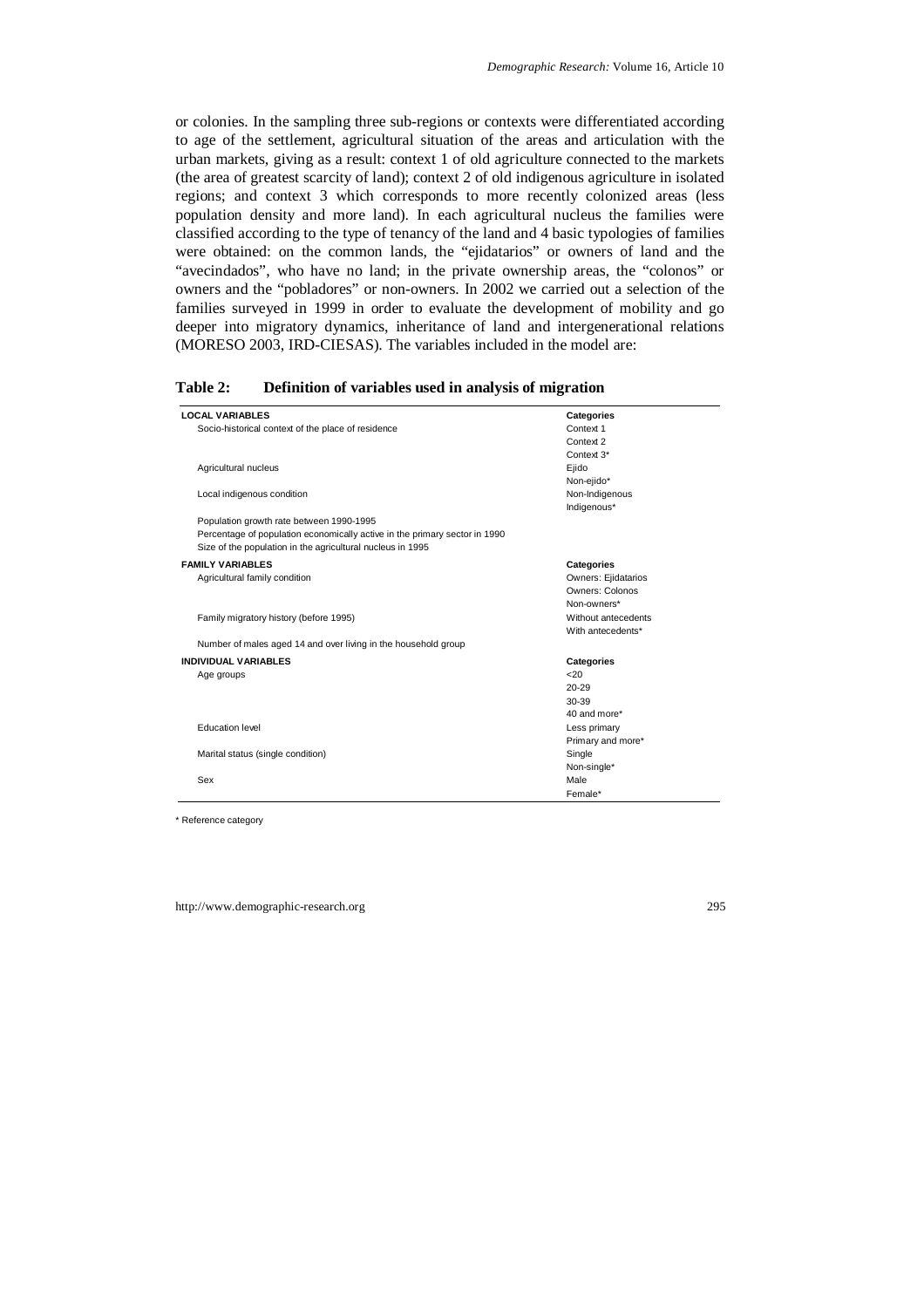*Socio-historical context of the place of residence* refers to the process of settlement in the region, agricultural history and connection with urban centers and regional markets. With these criteria we distinguish *context 1* or old indigenous agricultural subregion connected to urban centers; *context 2* or old indigenous agricultural sub-region in refuge areas; and *context 3* or sub-region populated in the second part of the  $20<sup>th</sup>$ century.

*Agricultural nucleus* identifies the population according to the type of ownership of the land: social or ejidal and private. The type of tenancy of the land refers to a specific type of regulation that offers different possibilities of use and usufruct of the land resource, to particular ways of organization and local reproduction, to different migratory antecedents and even to different objectives in migration deriving from their material living conditions.

The *population growth rate of the agricultural nucleus between 1990-1995* reflects the demographic conditions prior to the development of the emerging migration. Given the existence of similar conditions of fertility and mortality in the populations being studied, the population growth rates reflect the previous migratory process – local antecedents- in each population.

The *percentage of population economically active in the primary sector in 19908* indicates the weight of agricultural activity with respect to the whole of local economic activity. For the beginning of the decade, it has areas with a process of losing rural workers versus other areas where agriculture continues to be the only economic activity. This makes it possible to inquire into the importance of the local productive structure in labor migration.

The *size of the population in the agricultural nucleus in 1995* refers to different social and economic dynamics that appear linked to the size of the place, such as availability of infrastructures (among others education and communication), work opportunities and information and means for migrating. This indicator is usually associated with the community's resources and with how it is integrated in the market, which determines its productive structure and activities; this, in turn, affects the rural units.

*Family migratory history* before 1995 (both of the individual and of some of the members who form the household group<sup>9</sup>). This history implies a social capital, for coping with different labor destinations, especially in international movement (Bustamante and Martínez 1979, Massey 1987, Massey et al. 1987, Massey and García

 <sup>8</sup> This is the only information available at a local level through the INEGI registers. The 1995 INEGI Population Count (Conteo de Población) does not give this information at local levels.

 $9$  We decided to integrate in the same variable the individual's own antecedents with those of the family, since separately they showed a high degree of correlation and this did not hinder consideration of both variables in the model.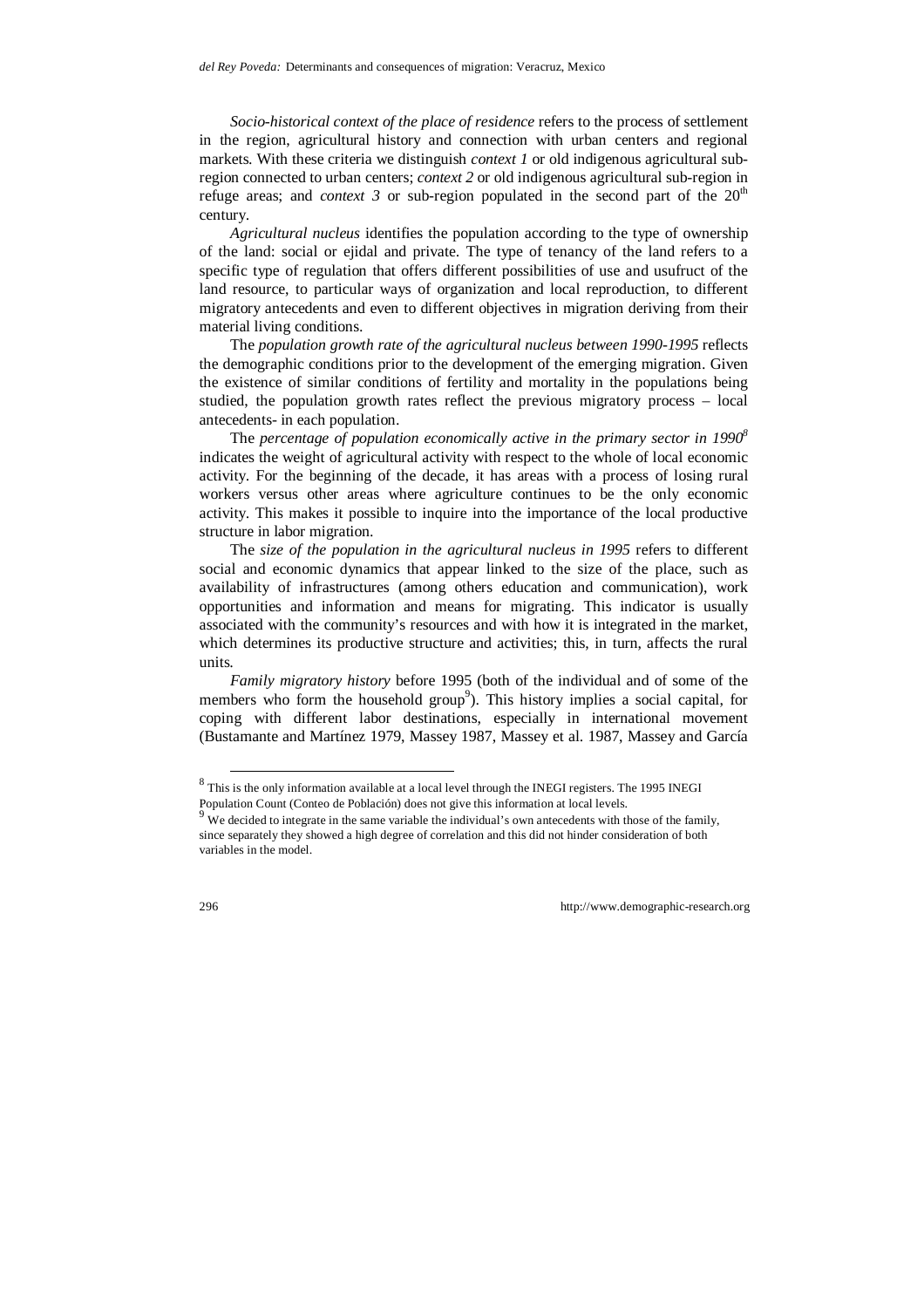España 1987, Massey and Espinoza 1997, Curran and Rivera-Fuentes 2003), but also within the country (Lomnitz 1973, Arizpe 1980, Adler Lomnitz 1991, Curran and Rivera-Fuentes 2003). In a context lacking experience of international migration, we consider it appropriate to take into account family experience in any sphere of migration and families without experience.

*The agricultural family condition* refers to the type of tenancy of the land. We define three groups: *ejidatarios* or owners of land under social property; *colonos* or private owners; and non-owners of land. The family property reflects a certain scale of needs, as well as the availability of resources, which, in the case of migration to the United States, is presented a priori as a first order element.

*Local indigenous condition* takes into account the cultural and social factors in the risk of migration. Social and cultural factors are also important in migrant networks (Taylor 1986, Massey 1987, Massey et al*.* 1987, Massey and Espinoza 1997), involving interpersonal linkages between migrant populations in origin and destination areas. The emergence of migrant networks may help potential migrants of the same ethnic origin, for instance, by contributing to financing the journey, helping to find a job or appropriate accommodation, or by giving general information for travelling.

The *number of males aged 14 and over living in the household group* is an indicator of the labor force in the household (family and non-family) and defines a particular situation with respect to the existence or not of labor mobility in the family (Lee 1975, Arizpe 1980, Boyd 1989).

The *age of the person* generally defines particular physical and family conditions that favor migration at certain ages and not at others. We construct 4 groups: less than 20 years old, 20-29, 30-39, and 40 and more, in order to analyze the effect of passing from one age group to another on the probability of migrating.

*Educational level* indicates the migrant's degree of preparation, which is fundamental for the performance of certain labor activities. According to educational level a selection of migrants can be made according to destinations and occupations (Lee 1975). In the case of international migration, although some authors do not consider it a relevant variable (Portes and Bach 1985, Taylor 1986, 1987, Portes and Böröcz 1989), others do (Cornelius 1992). Due to there are few cases with secondary degree, we established only two categories: *without primary* education completed (under 6 years of schooling) and *with primary* education completed or more.

*Unmarried or single status* versus other marital statuses (either married, whatever the type of union, widowed or separated or divorced). Marital status refers to different situations of departure in relation to family responsibilities and can strongly condition the process of mobility and absence.

*Sex* is the last variable considered, both because of the physical conditions for carrying out a certain kind of job and for the implications of movement, especially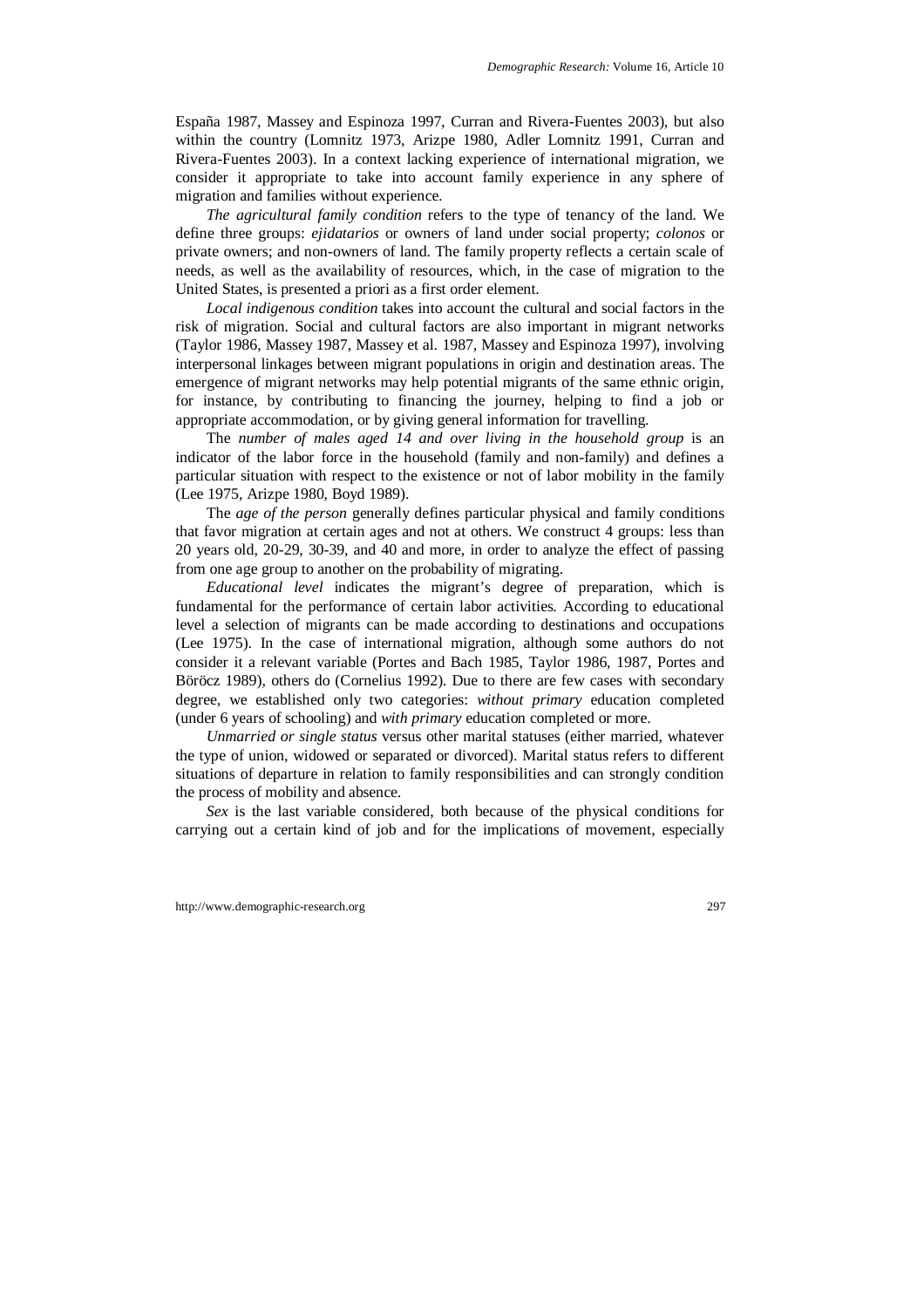when migration is to the United States (García, Muñoz *et al.* 1979, Delaunay 1995, Curran and Rivera-Fuentes 2003).

#### **3.2 The determinants of migration to the traditional markets**

The risk or probability of migrating to traditional markets, according to the results of the model (Table 3), appears associated first with certain personal characteristics and second with local and family conditioners.

In agricultural areas situated in context 1 there is a greater risk of migration. These results refer to various situations. The towns in context 1 are more densely populated and are the ones where families have a smaller area of agricultural land. This aspect, together with the fact that they are well-connected and close to the urban markets in the region, stimulated and favored earlier contact and migrations. Part of these migrations, which ended in definite installation in the cities in the region, have become support networks and have had the effect of attracting recent migrants from these towns, mainly family members.

There is only a significant family determinant in migration to traditional markets, the existence of migratory antecedents (without antecedents the risk decreases 35.2% respect with antecedents). This fact is related with previous experiences and possible contacts in the family. This does not mean that there are no differences in the migrations according to the family situation when starting out. Thus, for example, according to the data in the 1999 MORESO survey, it is observed that members of families without land who migrate to these markets mainly work in the agricultural sector or in construction (63% in the families of *avecindados* and 62% in the families of *pobladores*), whereas migrants from families in better conditions join the services sector (78% in the families of *colonos* and 54% in the families of *ejidatarios*). These differences in the work they do are associated with different levels of salary and different professional prospects. Thus, it is deduced that movements to one same market conceal different objectives: the first are movements guided by immediate needs, those of the migrant and his/her family, whereas in the second there is the idea of long term work for the migrant.

Finally, as regards the personal determinants that affect the probability of migrating, age, sex and marital status must be seen as characteristics that favor movement rather than as causes. Being a young, single man increases the probability of movement to these nearby places, although in these markets there is also an important presence of female migration, of married people and of people of different ages.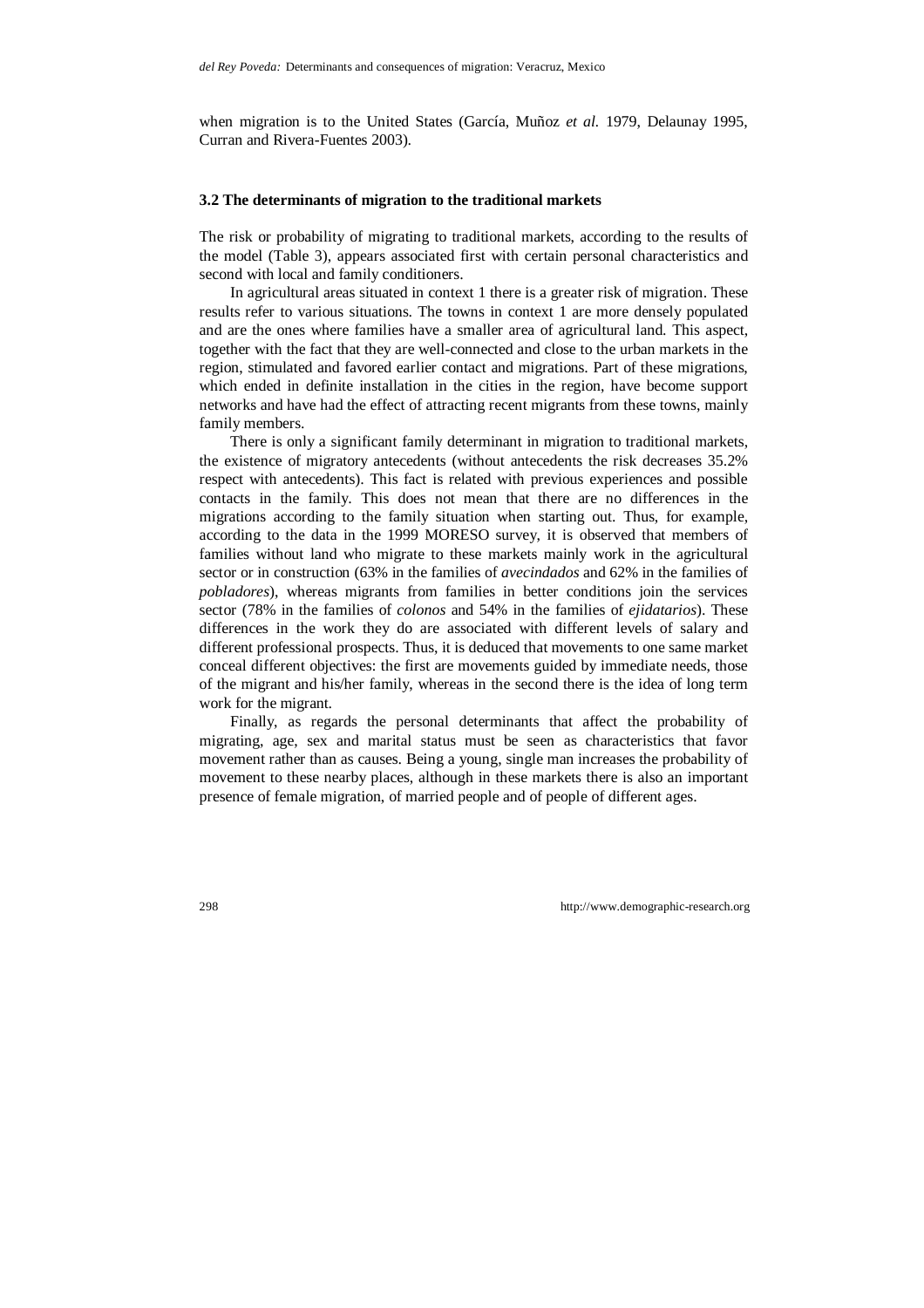|                                                                            | Three-level                     |                      |
|----------------------------------------------------------------------------|---------------------------------|----------------------|
|                                                                            | Multinomial Logistic Regression |                      |
| <b>VARIABLES</b>                                                           | Coefficients                    | <b>Relative Risk</b> |
|                                                                            | (Standard error)                |                      |
| Intercept                                                                  | $-3.486**$                      |                      |
|                                                                            | (0.463)                         |                      |
| <b>CONTEXT VARIABLES:</b>                                                  |                                 |                      |
| Size of the population in the agricultural nucleus in 1995                 | 0.000                           | 1.000                |
|                                                                            | (0.000)                         |                      |
| Population growth rate between 1990-95                                     | $-0.031$                        | 0.969                |
|                                                                            | (0.024)                         |                      |
| Percentage of population economically active in the primary sector in 1990 | 0.003                           | 1.003                |
| Socio-historical context (ref. cat. Context 3)                             | (0.004)                         |                      |
| Context 1                                                                  | $0.484*$                        | 1.623                |
|                                                                            |                                 |                      |
| Context 2                                                                  | (0.167)<br>$-0.039$             | 0.962                |
|                                                                            | (0.162)                         |                      |
| Agricultural nucleus (ref. cat. Non-ejido)                                 |                                 |                      |
| Ejido                                                                      | $-0.266$                        | 0.766                |
|                                                                            | (0.172)                         |                      |
| Local indigenous condition (ref. cat. Indigenous)                          |                                 |                      |
| Non-indigenous                                                             | $-0.339$                        | 0.713                |
|                                                                            | (0.196)                         |                      |
| <b>FAMILY VARIABLES:</b>                                                   |                                 |                      |
| Nº of males aged 14 and over in household                                  | $-0.029$                        | 0.971                |
|                                                                            | (0.050)                         |                      |
| Family migratory history before 1995 (ref. cat. with antecedents)          |                                 |                      |
| Without antecedents                                                        | $-0.434**$                      | 0.648                |
|                                                                            | (0.137)                         |                      |
| Agricultural family condition (ref. cat. Non-owners)                       |                                 |                      |
| Owners: ejidatarios                                                        | $-0.268$                        | 0.765                |
|                                                                            | (0.166)                         |                      |
| Owners: colonos                                                            | $-0.218$                        | 0.804                |
| INDIVIDUAL VARIABLES:                                                      | (0.176)                         |                      |
| Age groups (ref. cat. 40 and more)                                         |                                 |                      |
| < 20                                                                       | 0.299                           | 1.349                |
|                                                                            |                                 |                      |
| $20 - 29$                                                                  | (0.266)<br>$1.603**$            | 4.967                |
|                                                                            | (0.222)                         |                      |
| 30-39                                                                      | $1.104**$                       | 3.017                |
|                                                                            | (0.225)                         |                      |
| Education Level (ref. cat. Primary and more)                               |                                 |                      |
| Less primary                                                               | $-0.194$                        | 0.824                |
|                                                                            | (0.138)                         |                      |
| Marital status (ref. cat. Non-single)                                      |                                 |                      |
| Single                                                                     | $0.666**$                       | 1.946                |
|                                                                            | (0.170)                         |                      |
| Sex (ref. cat. Female)                                                     |                                 |                      |
| Male                                                                       | $0.959**$                       | 2.609                |
|                                                                            | (0.131)                         |                      |

### **Table 3: Probability of migrating to traditional markets**

**Source**: 1999 MORESO survey (IRD-CIESAS)

The -2 Log Likelihood decreases from 4036.18 for the model with constant only to 3371.65 for the model with covariates. \*\*significant at 1 per cent, \*significant at 5 per cent, · significant at 10 per cent.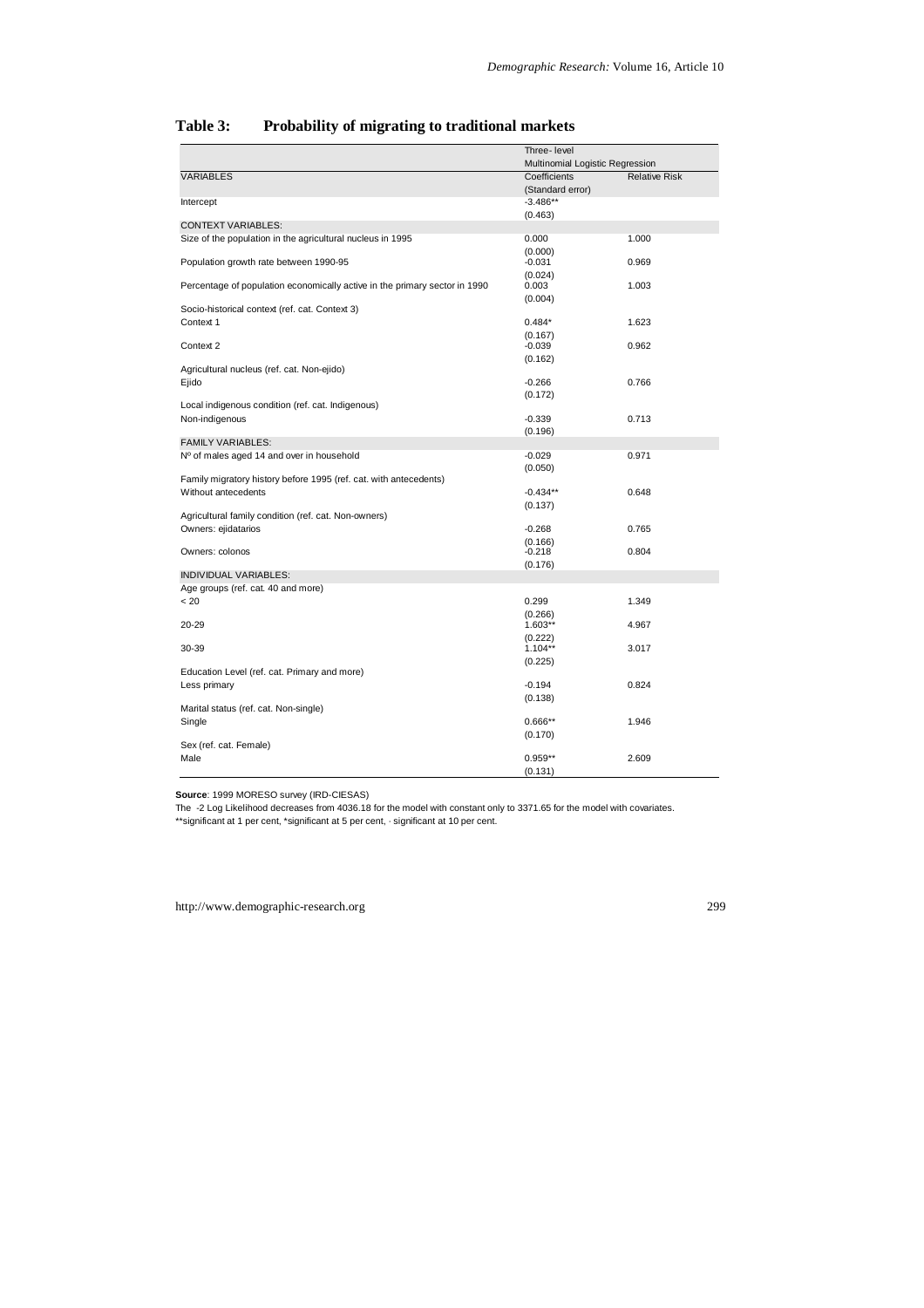#### **3.3 The determinants of migration to the northern border**

In migration to the border, the local variables also play an outstanding role (Table 4). The population growth rate appears as one of the variables that affects the risk of migrating. The greater growth of the areas between 1990-1995 is associated with greater migration to the border between 1996-1999.

This relation refers to the absence or smaller volume of previous migration that could have led to definite settlement and hence, the lack of local migratory antecedents in the region. Currently, saturation of the resources in the area and the need to migrate have led these populations to favor migration to the northern border instead of within the region, for two reasons: first, the difficulty in finding a job in the region (lack of jobs and of contacts for obtaining the few there are) and secondly, the greater earnings offered by the cross-border assembly plants.

The other significant variable that affects migration to the border, and is related to the place of residence, is the socio-historical context. In this case, unlike migration to the traditional markets, there are no differences between contexts 1 and 2, but there are with context 3. In the latter is where there is greater availability of land, hence it is migration that also highlights the different conditions of the place of residence in relation to the means of production. That is, where there is greater availability of land, regional migration and even migration to the border lose their attraction. The border and the cross-border assembly plants offer good work prospects for migrants to improve their living conditions, but they lack the potential of generating sufficient savings to be able to modify the production conditions of the better-off families.

On the family scale, the only significant variable in migration to the border is the existence of migratory antecedents. Since it is a far-off destination, beyond the space of family control, the fact that one of the family members or the migrant himself has migratory experience favors movement to the border, even more so the further back the antecedents are (the relative risk is 65.9% lower in families without antecedents than in families with antecedents). In the traditional markets, since they are generally known spaces the antecedents are less important in the development of migratory flow.

The specialization of the border in cross-border assembly plants requires a minimum level of skill from the workers. Hence, educational level appears as the main conditioner for migrating and the higher the educational level the better the work prospects and therefore, the greater the risk of migrating. Young, single men are those with the greatest risk of migrating, there being a greater selectivity according to individual characteristics than in migration to the traditional markets.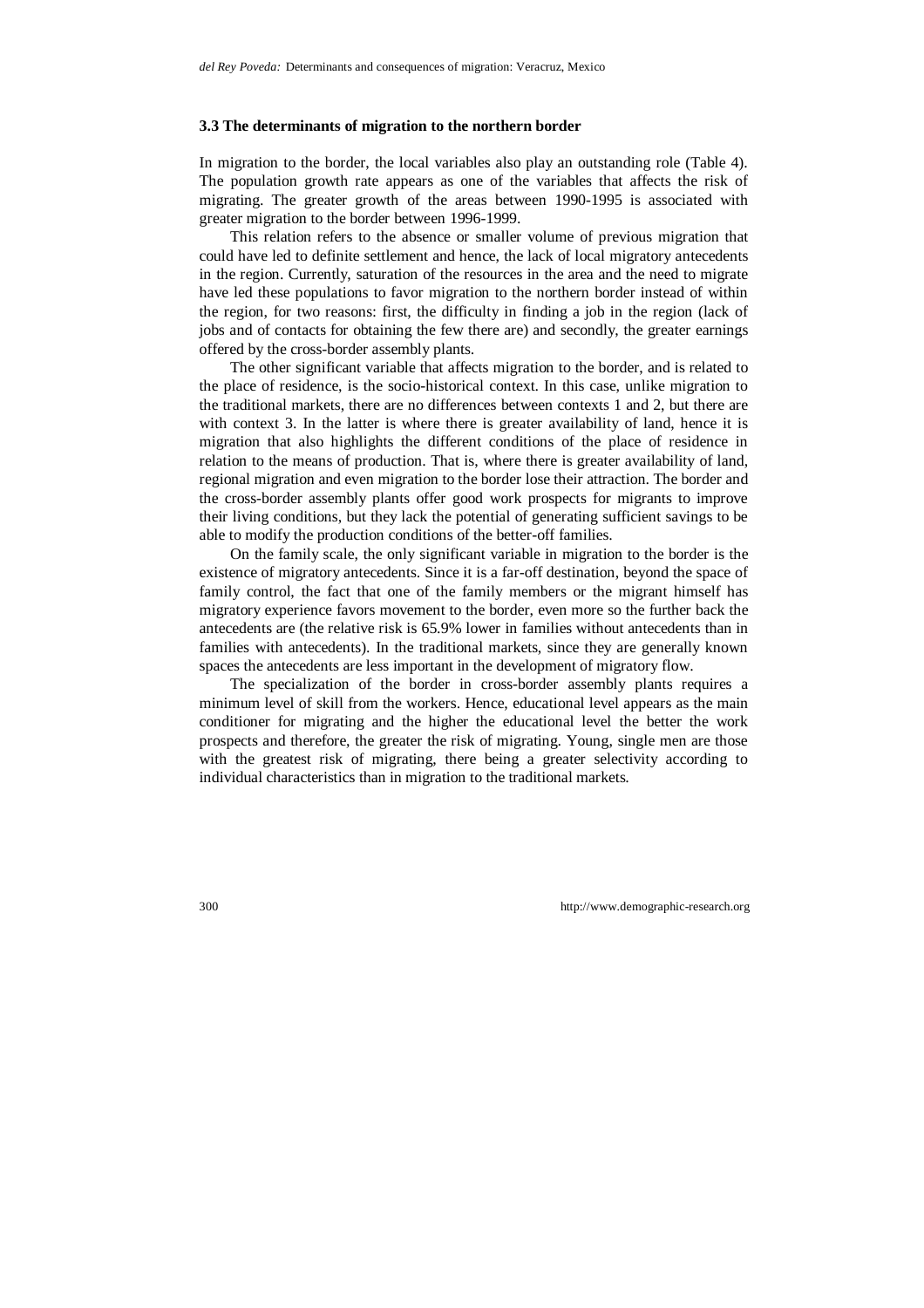|                                                                            | Three-level                     |                      |  |
|----------------------------------------------------------------------------|---------------------------------|----------------------|--|
|                                                                            | Multinomial Logistic Regression |                      |  |
| <b>VARIABLES</b>                                                           | Coefficients                    | <b>Relative Risk</b> |  |
|                                                                            | (Standard error)                |                      |  |
| Intercept                                                                  | $-6.555**$                      |                      |  |
|                                                                            | (0.771)                         |                      |  |
| <b>CONTEXT VARIABLES:</b>                                                  |                                 |                      |  |
| Size of the population in the agricultural nucleus in 1995                 | 0.000                           | 1.000                |  |
|                                                                            | (0.000)                         |                      |  |
| Population growth rate between 1990-95                                     | $0.208**$                       | 1.231                |  |
|                                                                            | (0.035)                         |                      |  |
| Percentage of population economically active in the primary sector in 1990 | 0.002                           | 1.002                |  |
|                                                                            | (0.005)                         |                      |  |
| Socio-historical context (ref. cat. Context 3)                             |                                 |                      |  |
| Context 1                                                                  | $0.604*$                        | 1.829                |  |
|                                                                            | (0.258)                         |                      |  |
| Context 2                                                                  | 0.309                           | 1.362                |  |
|                                                                            | (0.245)                         |                      |  |
| Agricultural nucleus (ref. cat. Non-ejido)                                 |                                 |                      |  |
| Ejido                                                                      | 0.278                           | 1.321                |  |
|                                                                            | (0.248)                         |                      |  |
| Local indigenous condition (ref. cat. Indigenous)                          |                                 |                      |  |
| Non-indigenous                                                             | 0.037                           | 1.038                |  |
| <b>FAMILY VARIABLES:</b>                                                   | (0.298)                         |                      |  |
|                                                                            |                                 |                      |  |
| Nº of males aged 14 and over in household                                  | 0.103                           | 1.109                |  |
| Family migratory history before 1995 (ref. cat. with antecedents)          | (0.070)                         |                      |  |
| Without antecedents                                                        |                                 | 0.341                |  |
|                                                                            | $-1.077**$                      |                      |  |
| Agricultural family condition (ref. cat. Non-owners)                       | (0.231)                         |                      |  |
| Owners: ejidatarios                                                        | $-0.303$                        | 0.739                |  |
|                                                                            | (0.221)                         |                      |  |
| Owners: colonos                                                            | $-0.142$                        | 0.868                |  |
|                                                                            | (0.312)                         |                      |  |
| <b>INDIVIDUAL VARIABLES:</b>                                               |                                 |                      |  |
| Age groups (ref. cat. 40 and more)                                         |                                 |                      |  |
| < 20                                                                       | 0.689                           | 1.991                |  |
|                                                                            | (0.514)                         |                      |  |
| 20-29                                                                      | $2.447**$                       | 11.556               |  |
|                                                                            | (0.464)                         |                      |  |
| 30-39                                                                      | $2.133**$                       | 8.442                |  |
|                                                                            | (0.466)                         |                      |  |
| Education Level (ref. cat. Primary and more)                               |                                 |                      |  |
| Less primary                                                               | $-0.732**$                      | 0.481                |  |
|                                                                            | (0.212)                         |                      |  |
| Marital status (ref. cat. Non-single)                                      |                                 |                      |  |
| Single                                                                     | $0.968**$                       | 2.632                |  |
|                                                                            | (0.242)                         |                      |  |
| Sex (ref. cat. Female)                                                     |                                 |                      |  |
| Male                                                                       | $1.471**$                       | 4.353                |  |
|                                                                            | (0.218)                         |                      |  |

### **Table 4: Probability of migrating to the northern border**

**Source**: 1999 MORESO survey (IRD-CIESAS)

The -2 Log Likelihood decreases from 4036.18 for the model with constant only to 3371.65 for the model with covariates.

\*\*significant at 1 per cent, \*significant at 5 per cent, · significant at 10 per cent.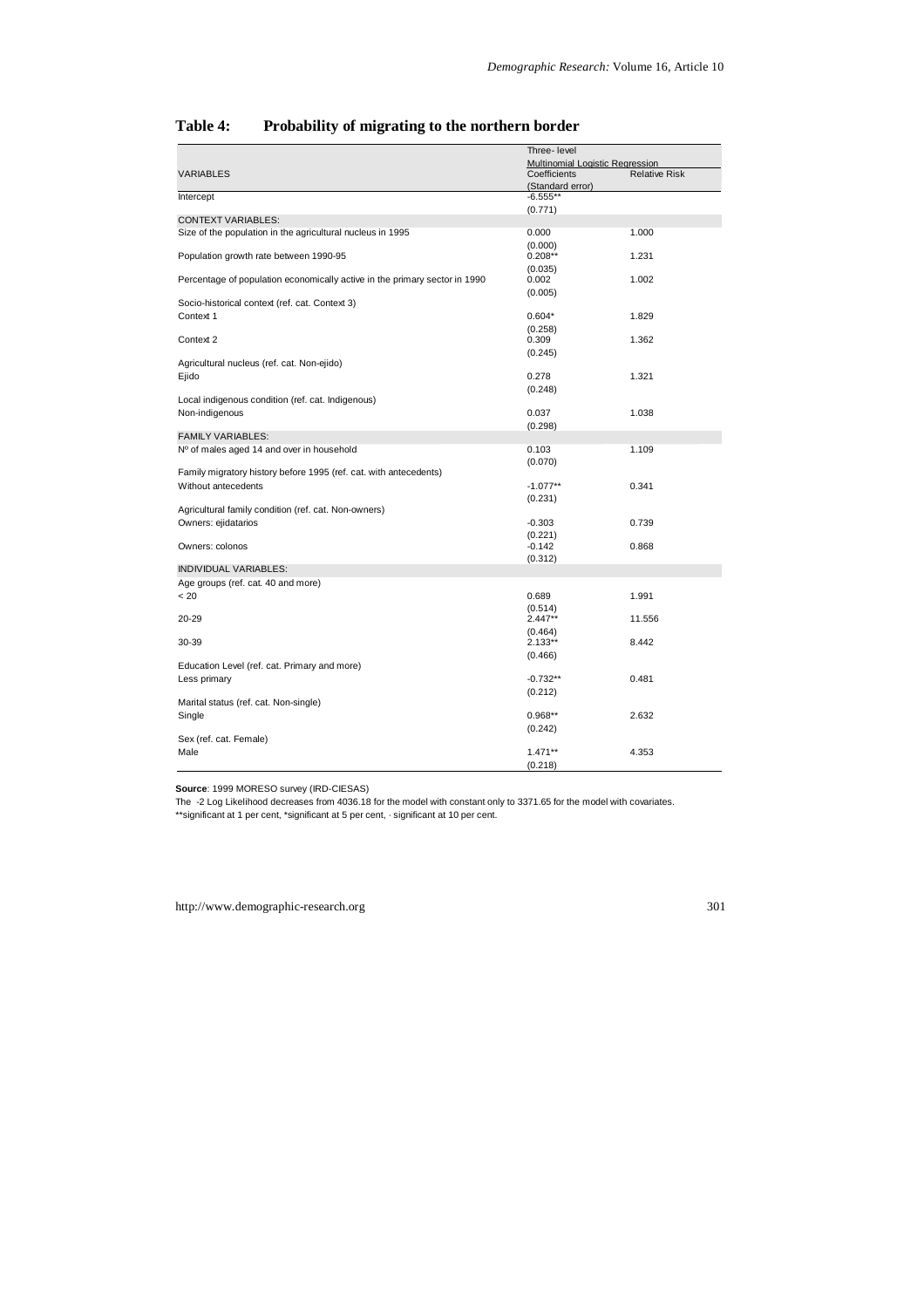#### **3.4 The determinants of migration to the United States**

In *pioneer* migration to the United States from the Sotavento region, unlike that of the previous markets, appears primarily conditioned by the capability to migrate rather than by the population's situation of need.

Apart from individual characteristics, the main determinant in international migration is the family's agricultural property: the more means the family has, the greater the risk of migrating (Table 5). The high cost of the journey to the United States first means that movement is marked by the availability of means in the family for financing the journey (Quesnel and del Rey 2004, Léonard, Quesnel and del Rey 2004). There is not difference between *ejidatarios* and non-owner (they do not can use the land as a resource to migrate), but private owner have a relative risk 2.6 times higher than non-owner (they do). In this case capability prevails over the need or desire to migrate.

The family's migratory history is another main determinant in international migration, with much greater impact than in migration to the border (greater relative risk means that families without antecedents have a relative risk 76.8% lower than families with antecedents, face 65.9% in the migration to the northern border). This is a space that entails greater risks and uncertainties, hence migratory experiences form a capital that facilitates and/or favors these movements. Almost all the pioneers have prior migratory experiences in the region or outside it.

Among the local determinants that affect migration to the United States we have, in first place, the type of agricultural area, the risk of migrating being higher in areas of private ownership that in those of social ownership (72.6% lower in ejidos). The type of tenancy of the land in the area has the same effect as that seen with respect to family agricultural property: on the one hand, it indicates the different material capability to cope with costly migration and, on the other hand, it refers to particular antecedents of production and reproduction that imply a social capital that also favors the development of a migration that entails great risks.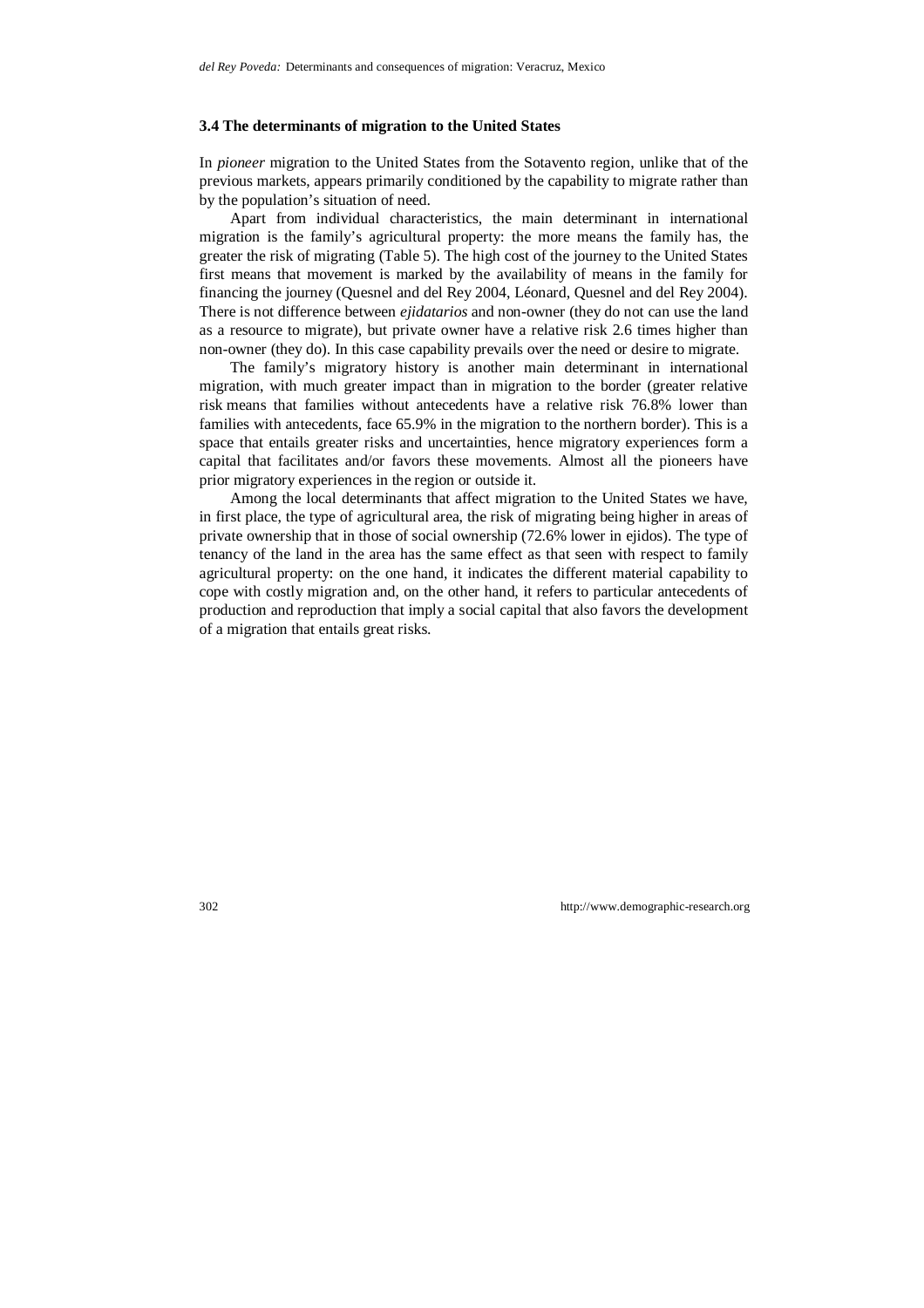|                                                                            | Three-level                     |                      |  |
|----------------------------------------------------------------------------|---------------------------------|----------------------|--|
|                                                                            | Multinomial Logistic Regression |                      |  |
| <b>VARIABLES</b>                                                           | Coefficients                    | <b>Relative Risk</b> |  |
|                                                                            | (Standard error)                |                      |  |
| Intercept                                                                  | $-6.327**$                      |                      |  |
|                                                                            | (1.608)                         |                      |  |
| <b>CONTEXT VARIABLES:</b>                                                  |                                 |                      |  |
| Size of the population in the agricultural nucleus in 1995                 | $0.000 -$                       | 1.000                |  |
|                                                                            | (0.000)                         |                      |  |
| Population growth rate between 1990-95                                     | 0.088                           | 1.091                |  |
| Percentage of population economically active in the primary sector in 1990 | (0.061)<br>0.002                | 1.002                |  |
|                                                                            |                                 |                      |  |
| Socio-historical context (ref. cat. context 3)                             | (0.009)                         |                      |  |
| Context 1                                                                  | $-0.046$                        | 0.955                |  |
|                                                                            | (0.426)                         |                      |  |
| Context 2                                                                  | 0.182                           | 1.199                |  |
|                                                                            | (0.326)                         |                      |  |
| Agricultural nucleus (ref. cat. Non-ejido)                                 |                                 |                      |  |
| Ejido                                                                      | $-1.294*$                       | 0.274                |  |
|                                                                            | (0.600)                         |                      |  |
| Local indigenous condition (ref. cat. Indigenous)                          |                                 |                      |  |
| Non-indigenous                                                             | $-1.903**$                      | 0.149                |  |
|                                                                            | (0.647)                         |                      |  |
| <b>FAMILY VARIABLES:</b>                                                   |                                 |                      |  |
| Nº of males aged 14 and over in household                                  | $-0.050$                        | 0.951                |  |
|                                                                            | (0.108)                         |                      |  |
| Family migratory history before 1995 (ref. cat. with antecedents)          |                                 |                      |  |
| Without antecedents                                                        | $-1.460**$                      | 0.232                |  |
|                                                                            | (0.398)                         |                      |  |
| Agricultural family condition (ref. cat. Non-owners)                       |                                 |                      |  |
| Owners: ejidatarios                                                        | $-0.378$                        | 0.685                |  |
|                                                                            | (0.440)                         |                      |  |
| Owners: colonos                                                            | $0.967*$                        | 2.631                |  |
|                                                                            | (0.381)                         |                      |  |
| <b>INDIVIDUAL VARIABLES:</b>                                               |                                 |                      |  |
| Age groups (ref. cat. 40 and more)                                         |                                 |                      |  |
| < 20                                                                       | 0.390                           | 1.474                |  |
|                                                                            | (0.700)                         |                      |  |
| 20-29                                                                      | $2.227**$                       | 9.270                |  |
|                                                                            | (0.565)                         |                      |  |
| 30-39                                                                      | $2.018**$                       | 7.525                |  |
|                                                                            | (0.550)                         |                      |  |
| Education Level (ref. cat. Primary and more)                               |                                 |                      |  |
| Less primary                                                               | $-0.954*$                       | 0.385                |  |
|                                                                            | (0.342)                         |                      |  |
| Marital status (ref. cat. Non-single)                                      |                                 |                      |  |
| Single                                                                     | $-0.014$                        | 0.986                |  |
|                                                                            | (0.367)                         |                      |  |
| Sex (ref. cat. Female)                                                     |                                 |                      |  |
| Male                                                                       | 4.338**                         | 76.518               |  |
|                                                                            | (1.014)                         |                      |  |

## **Table 5: Probability of migrating to the US**

**Source**: 1999 MORESO survey (IRD-CIESAS).

The -2 Log Likelihood decreases from 4036.18 for the model with constant only to 3371.65 for the model with covariates.

\*\*significant at 1 per cent, \*significant at 5 per cent, · significant at 10 per cent.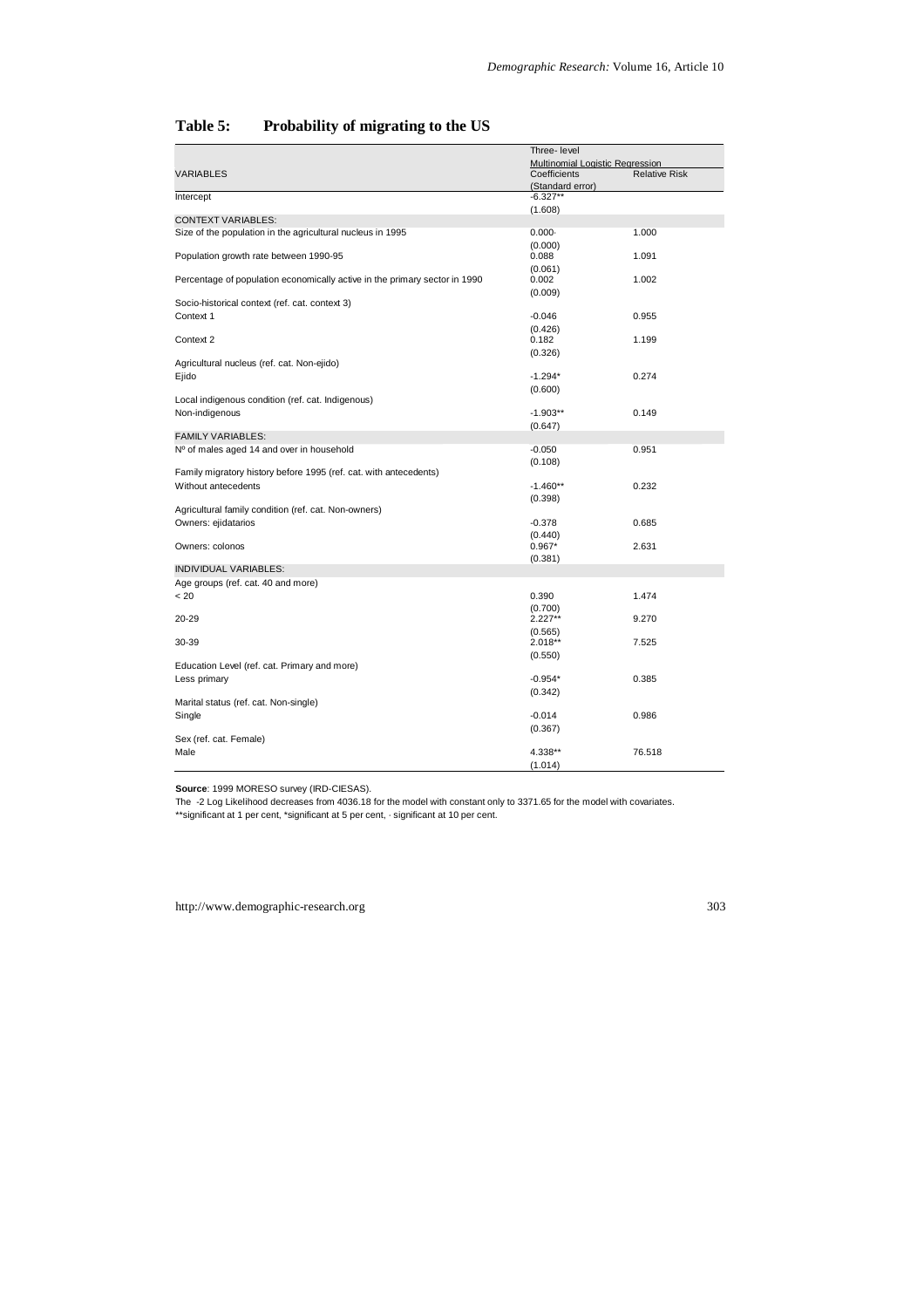The private ownership areas respond to individual logics of functioning, where each family is responsible for managing its own resources and affronting its needs. Many of these areas were created in the middle of the  $20<sup>th</sup>$  century during the process of agricultural distribution under the modality of farm colonies, with population coming from other regions and other states in the Republic. Hence they have migratory antecedents, as well as family relations and contacts outside the region. The common lands, however, were created in already existing towns, and those benefiting were mainly natives of the region; hence, they lack migratory antecedents.<sup>10</sup> Furthermore, since their creation, the common lands have worked as collective units, where the common land authorities have managed the local resources and have had the responsibility of coping with the demands of the population (De Janvry et al. 1999, Gordillo, De Janvry and Sodoulet 1999, De Janvry et al. 2001, Warman 2001, Quesnel 2003). Thus, the families lack experience in managing their own reproduction for setting in motion new family strategies through migration to new markets.

The other determinant element that differentiates between the different types of agricultural towns and which affects movement to the United States is related to the unequal capability of achieving resources through agricultural property: in the areas of private ownership, real estate can be sold, rented or mortgaged in order to obtain the necessary resources and migrate to the United States, whereas, in the common lands this capability was restricted until the certification of the common lands after the 1992 Reform and is still restricted in some. Also, the regulations prevented them from being away for a long time.

The other significant local variable in migration to the United States is the indigenous condition. Between indigenous populations usually the social relations are stronger than non-indigenous and this situation explains why the relative risk to migrate to the US is higher (85.1%): financing the journey, helping to find a job or appropriate accommodation, or by giving general information for travelling are the elements that explain a greater migration to the US in indigenous towns than in other towns.

Finally, in migration to the United States there is a greater selection according to personal characteristics than migration to the traditional markets or northern border (higher relative risk coefficients)<sup>11</sup>: in this pioneer migration the migration of women is

<sup>&</sup>lt;sup>10</sup> Of the current heads of family who live in the colonies in the sample, 67% are from other places, with an outstanding 22% from states other than Veracruz. In contrast, on the common lands, 66% of the current heads of family are natives of the town and only 8% are from other states (MORESO 1999).

<sup>&</sup>lt;sup>11</sup> In migration to the United States until 1999 the mean age was 26, versus 24 in the case of border migration: no case was recorded of migration of minors (under 18) to the United States, whereas in migration to the border these comprised over 20% of the movements. In migration to the United States there were no cases of migrants aged over 50, whereas there were some cases recorded in migration to the border. There was only one case of female migration to the United States (MORESO 1999). However, 3 years later during in-depth interviews with families already surveyed in 1999 we found several cases of female migration, as well as of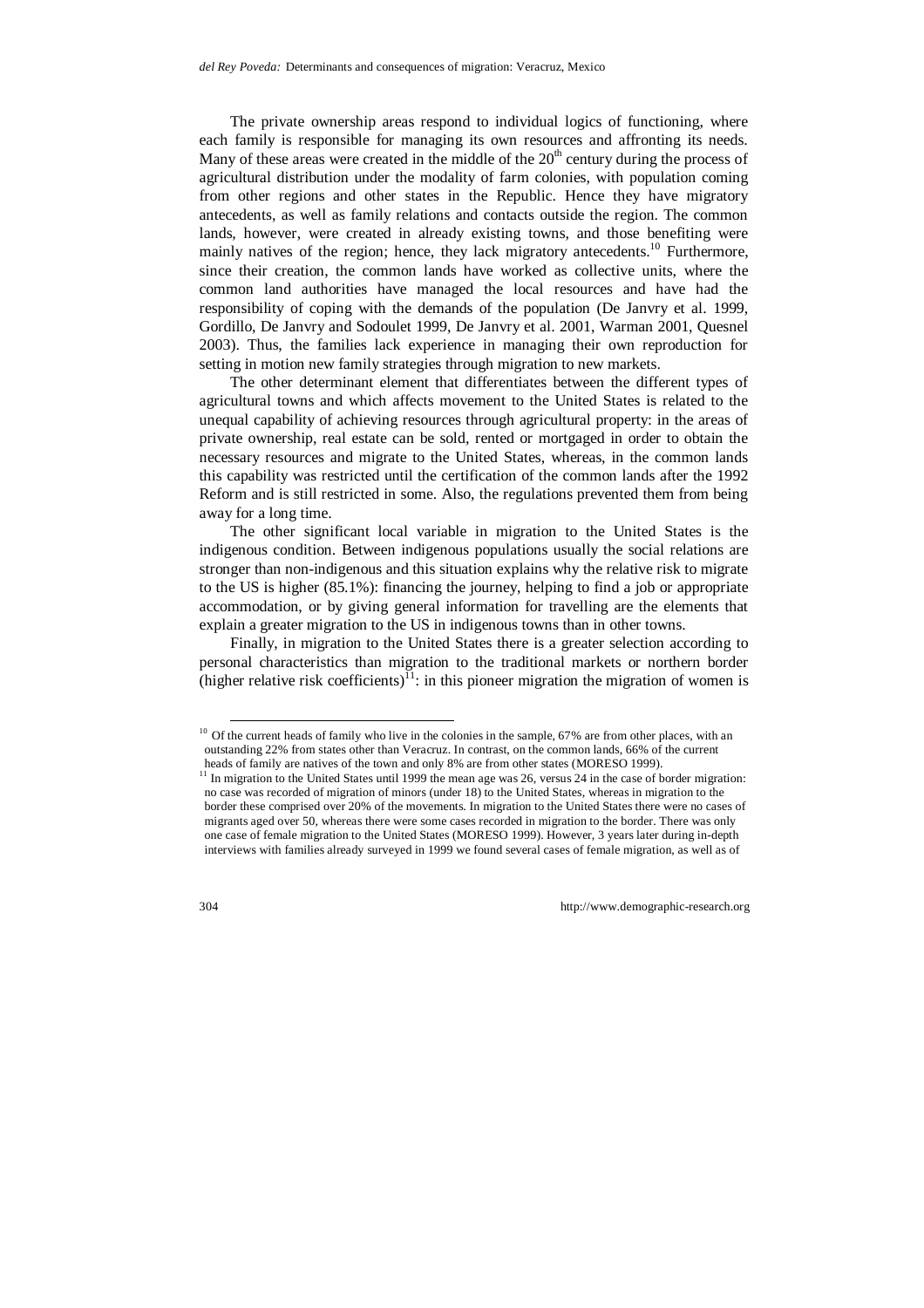exceptional, the migrants are in their twenties and thirties, there being few people with ages above or below this, with a minimum education level (illiterate people are excluded) and the marital status is not important.

In short, migration to traditional markets and to the border appears as a phenomenon generated by the precarious conditions of the places of residence, whereas in the case of international migration the determinants refer to the existence of the capability to put this migration into practice.

## **4. Conclusion: family strategies in migration according to destinations**

Each case of migration appears associated with certain local and family situations, and favors certain characteristics of the migrants. In turn, each of the markets responds to different family strategies of reproduction, according to the different options it offers; hence the objectives sought are also different.

Mobility to the traditional markets represents the option that has been present for some time for the families and rural areas of Sotavento. This migration is mainly of survival and/or transitory in the sense that is it carried out during a specific stage of the person's life cycle (possibly while waiting to work the land or in search of a better opportunity, or before getting married and taking on new responsibilities). It is a mobility that does not break the family reproduction space, it rarely implies reorganization of the household, either in productive terms (they are migrations that are largely complemented by the production of the domestic group) or organizational ones (since a high density of contacts is maintained). It does not demand a strong economic cost for movement, but neither does it provide large earnings that will lead to a change in the conditions of production or that will displace agricultural production as the main economic activity. In general, it appears as a resource for guaranteeing own consumption or family survival.

Movement towards the manufacturing industry of exportation on the border responds to local needs, conditions of precariousness, but is in turn very demanding as regards the level of training of the migrants, which restricts the possibilities of migration for certain families. Nevertheless, for rural families with few resources insertion into the cross-border assembly industry offers a good alternative for improving their living conditions. On the other hand, for the better-off rural sectors, the

minors (MORESO 2002). According to Lee the degree of selection increases with the difficulty of the intervening obstacles (Lee, E. S. 1975).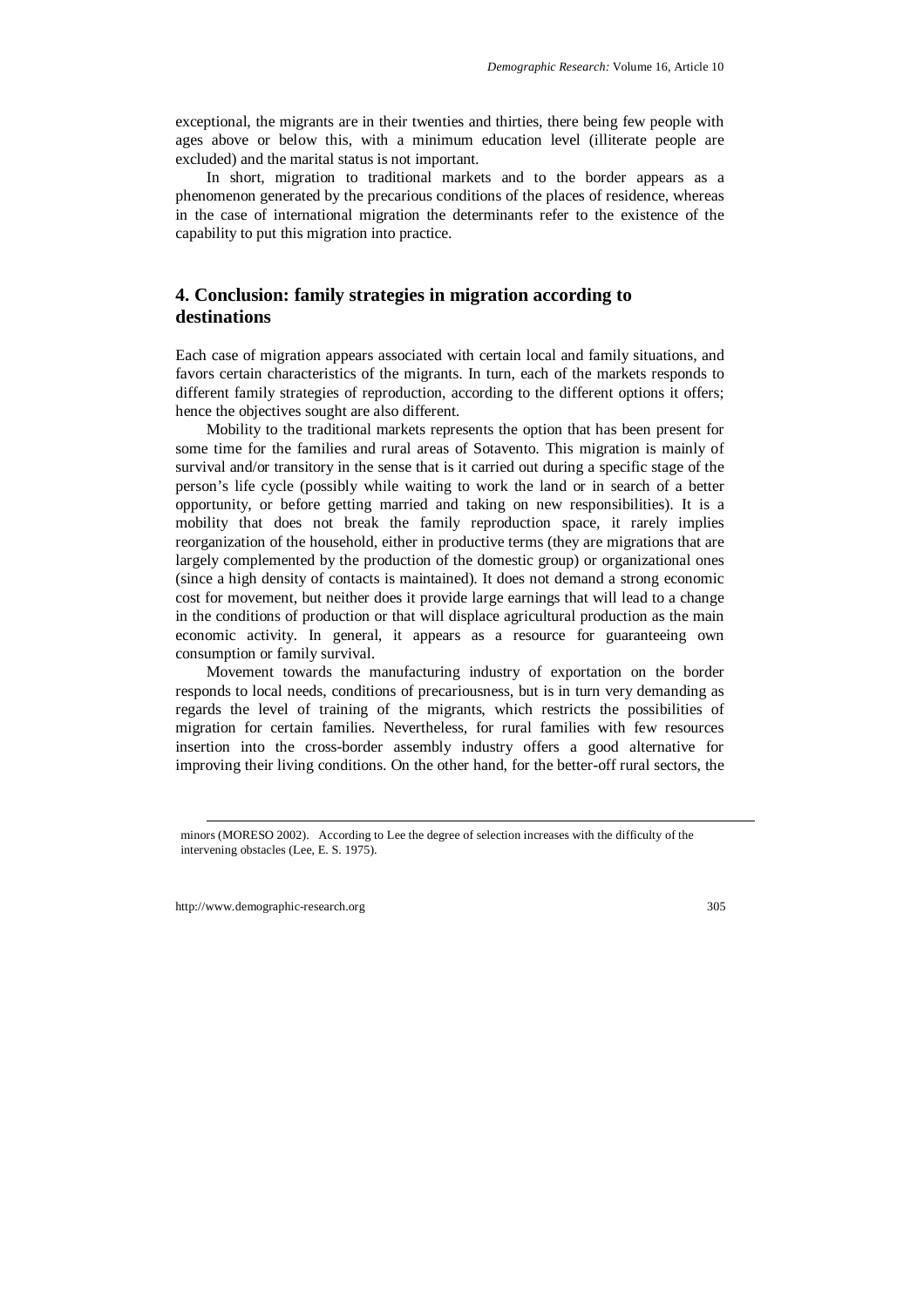cross-border assembly plant does not entail an improvement in living and working conditions with respect to those they already enjoy in the production unit.

In the case of mobility to the United States, the first thing that stands out is the heavy financial investment it requires, owing to the current restrictions for crossing the border. This has led to a considerable rise in the price charged by the organized groups or "*polleros*" that take illegal emigrants across the border. Because of this heavy investment, it is a movement that entails staying several years so as to make it worthwhile, since it is necessary to pay off the cost of the journey<sup>12</sup> and accumulate sufficient savings for fulfilling the objectives proposed. It is a migration that offers all rural sectors, regardless of their material living conditions, a sphere for fulfilling the objectives proposed and which can easily displace agricultural activity as the axis of family reproduction.

Analysis of labor mobility in the south of the state of Veracruz highlights the fact that in the face of a lack of prospects for an important part of the new generations in their region of origin, owing to the scarcity of the land resource and the crisis in agricultural survival production, the resource of migration for rural families has gone from being an option to becoming a necessity for guaranteeing their reproduction. Under these conditions, new destinations of reference appear in labor migration, the northern border and the United States, which, on the one hand, have become destinations capable of satisfying the growing needs of the new generations, but, on the other hand, alter, modify and transform the conditions of production and reproduction of the rural families.

This new sphere of migration, capable of satisfying the demands of the new generations, can also become a serious threat for the older generations that stay in the country, inasmuch as it may break or modify the intergenerational agreements and bonds of solidarity within the family, fundamental in the family groups in more precarious conditions. The migrant who goes to the cross-border assembly plant is usually young, single and with a certain degree of training, hence he becomes inserted in a sphere of activity with good professional prospects. Furthermore, the urban setting allows him to gain access to levels of consumption and standards of living hard to imagine in his family and place of origin. This poses great uncertainty as regards a possible return, since it would mean renouncing this "new urban culture" (Pries 2000). In this case a movement that at first opens a new range of possibilities for the family can end up meaning a loss for the family, if it is not capable of establishing a "mooring line" between the migrant and the family that will make relations last.

<sup>&</sup>lt;sup>12</sup> In 1999 the cost ranged between 10,000 and 20,000 pesos –approximately 1,000 and 2000 euros-(MORESO 1999, 2002). The usual way of financing the journey is by asking for a loan in exchange for interest that ranges between 10% and 20% a month. Hence, the initial capital to be repaid is increased considerably by the interest so that a major part of earnings goes towards paying for the journey.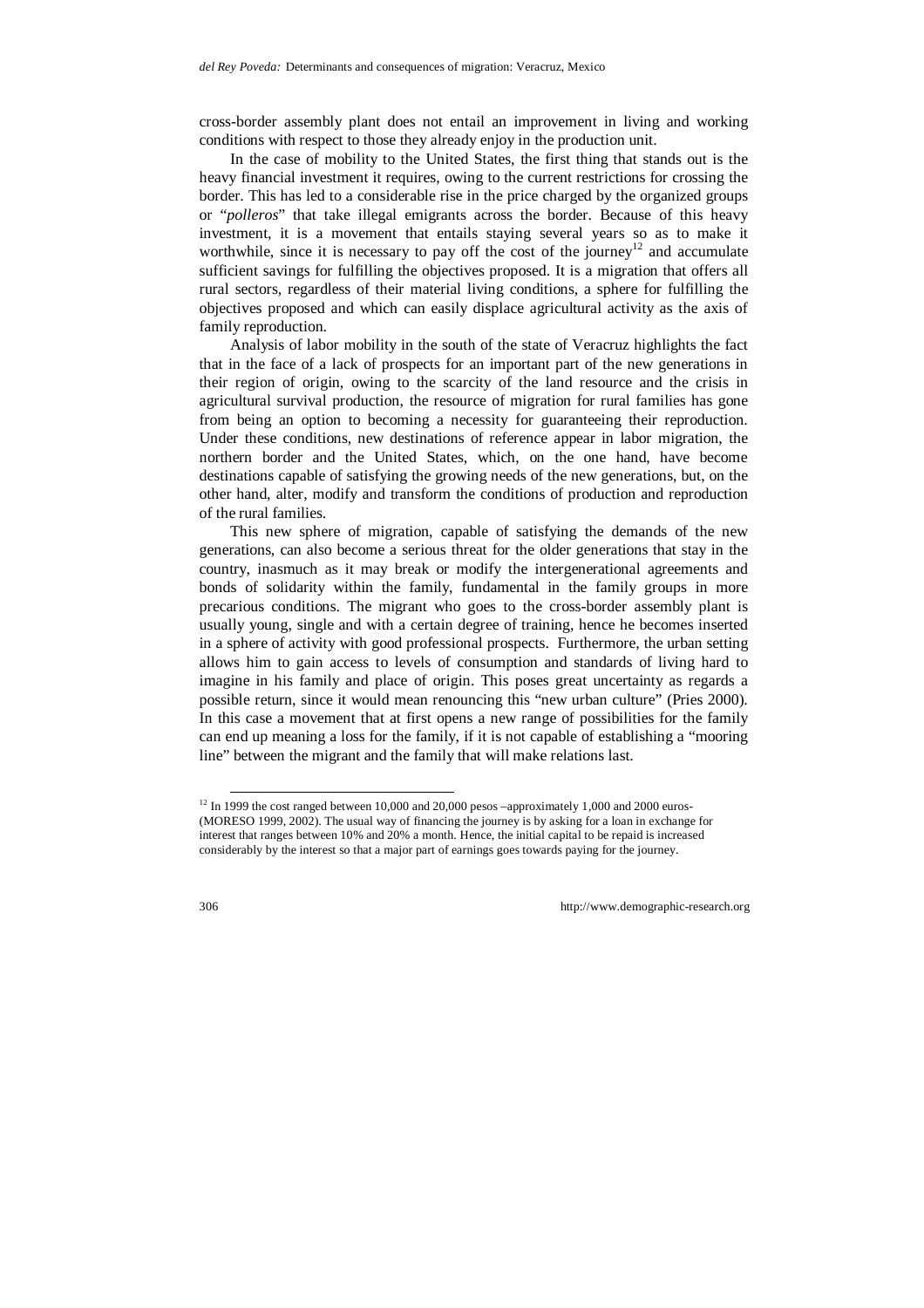A similar situation derives from movements to the United States. This is a migration that can allow a strong capitalization of the family, but at the same time can mean an uprooting and dispersion of the migrant, inasmuch as migration does not lead to an ostensible improvement in the production conditions in the family and in the area. If this improvement is not achieved, the migrant is not likely to renounce the possibilities offered to him "on the other side"; hence, he may end up trapped in the migratory process, with many comings and goings and even in the future possibly becoming installed there, finally wanting nothing to do with the family group.

The economy of many rural families has been breaking down since the 1970s; the appearance of this new type of migration, with greater yield, is accentuating this process. The survival of an ever greater part of the rural smallholdings depends on resources gained outside agricultural production, but, in turn, this migration may entail the loss of support of the youngest members. Within this process of break-down and repair of rural economy, the dilemma posed is how the older agricultural generations can guarantee access to the resources gained by the migrants, especially by their migrant children, when the means for negotiating with their children are ever decreasing.

These new ways of mobility pose a new framework of parent-children relations, where the terms are clearly established by both parts, i.e., a "contractualization" of the relations. This new relationship involves the father's intervention in the children's mobility, so that the father ensures either the return of the migrant offspring or else a transfer of sufficient resources to guarantee his future. The ways of intervention are first to finance the journey, especially in the case of migration to the United States, taking charge of the migrant's family, offering alternatives for re-installation (via inheritance or the construction of patrimony with the resources from migration), intervening in the investment of the remittances (looking for businesses or land to invest in or providing space on the site to build a house) or serving as a point and link for subsequent movements.

At the same time new ways of rural economic organization are in sight, according to which the father will be able to intervene in all the children's paths –a situation we define as *archipelago family organization*- or in only one or in none (Quesnel and del Rey 2005).

Nowadays, in many rural families in Sotavento, we are witnessing a contradictory situation, since, while the older generations are incapable of ensuring the future of the new generations and of establishing it together with them, the depend more and more on the resources of these generations to ensure their future and that of the family unit.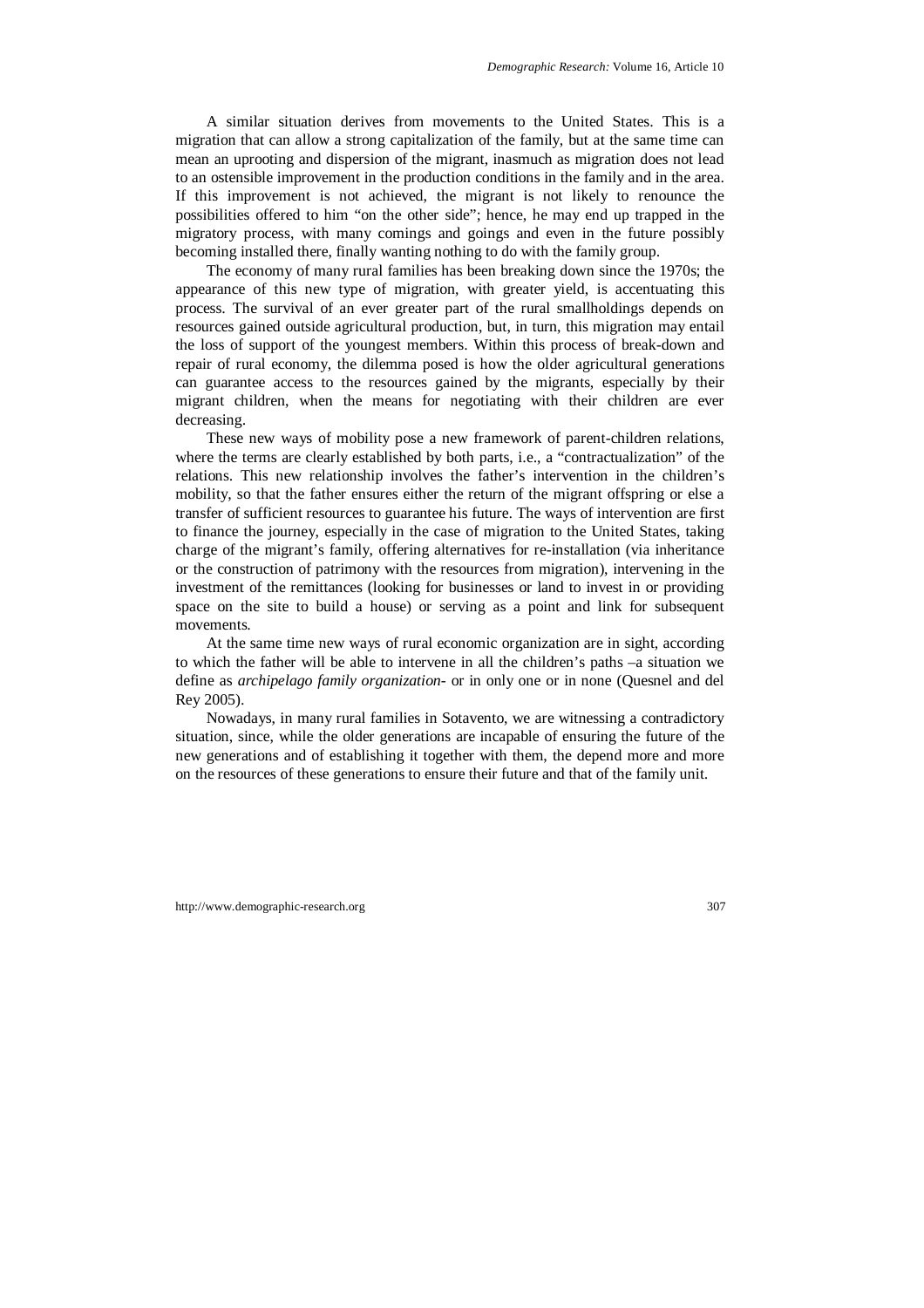# **5. Acknowledgments**

The paper was written during my stay at the MPIDR in Rostock, Germany, as a postdoctoral research fellow, financed by the European Commission's Research and Training Network "Demographic and European Integration –DEMOG-". The author would like to thanks Dr. André Quesnel for his generous support and two anonymous reviewers for their insightful comments and suggestions on this work. I am also grateful to the CIESAS (Mexico) for their hospitality during my stay there.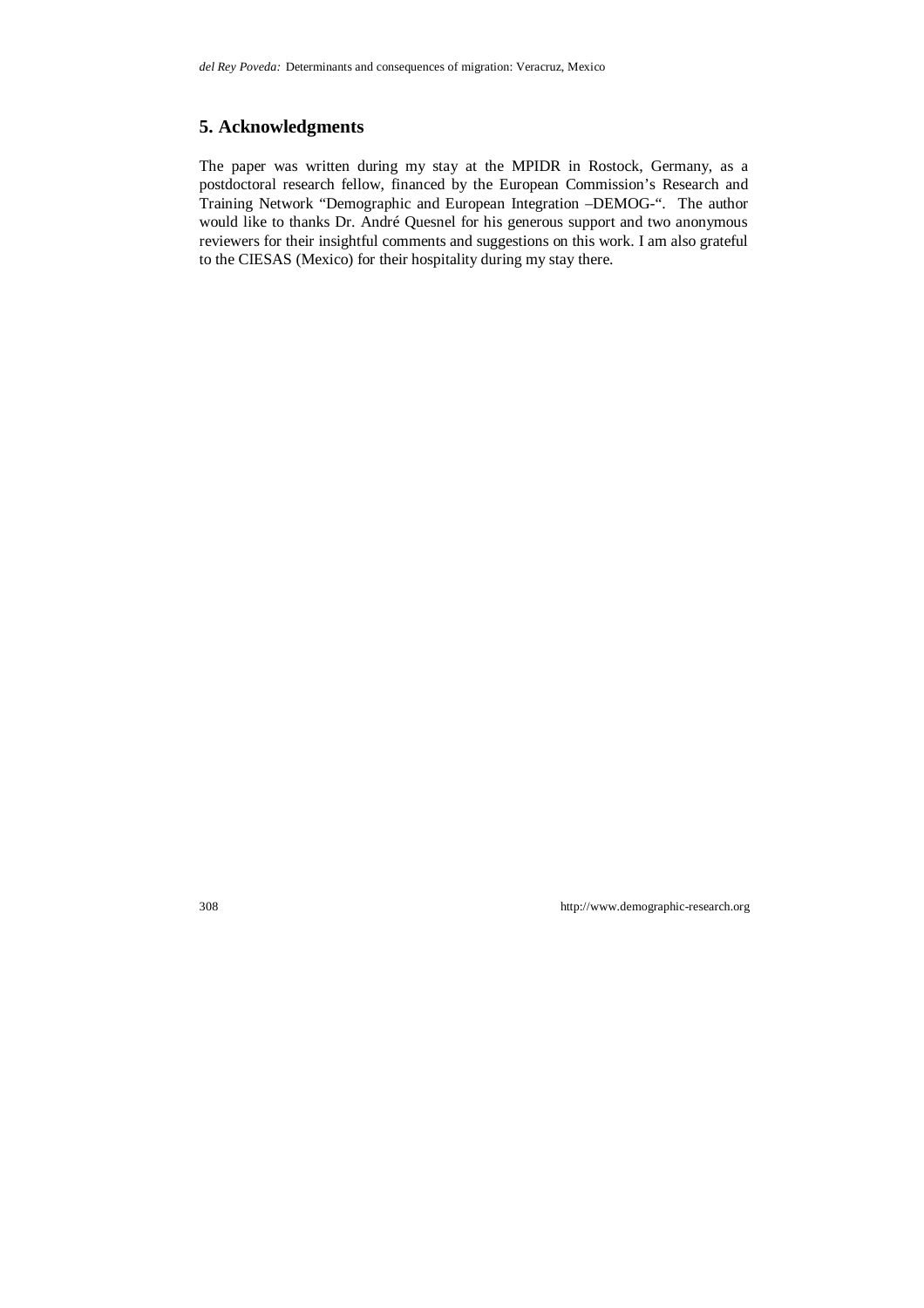### **References**

Adler Lomnitz , L. (1991). Cómo sobreviven los marginados. México, D.F., Siglo XXI.

- Alba, F. and J. E. Potter. (1986). "Population and Development in Mexico since 1940: An Interpretation". Population and Development Review 12, 1, (Mars): 47-75.
- Arizpe, L. (1980). La migración por relevos y la reproducción social del campesinado. Mexico, El Colegio de Mexico.
- Avila, J. L., J. Castro and R. Tuirán. (1999). "Trabajadores temporales en los Estados Unidos: cuantía, tiempo de estancia, ocupación y salarios". Presente y futuro de la migración México-Estados Unidos. CONAPO. Mexico, CONAPO: 113-128.
- Boyd, M. (1989). "Family and Personal Networks in International Migration: Recent Developments and New Agendas". International Migration Review 23, 3, Special Silver Anniversary Issue: International Migration an Assessment for the 90's (Autumn): 638-670.
- Bustamante, J. A. (1977). "Undocumented Immigration from Mexico: Research Report". International Migration Review 11, 2, (Summer): 149-177.
- Bustamante, J. A. (1983). "The Mexican are Coming: From ideology to Labor Relations". International Migration Review 17, 2: 323-341.
- Bustamante, J. A. and G. G. Martínez. 1979. "Undocumented Immigration from Mexico: Beyond Borders but within System". Journal of International Affairs 33, 265-284.
- CONAPO. (1999). Migración mexicana a los Estados Unidos, CONAPO. 1999.
- Cornelius, W. A. (1989). "Mexican Migration to the United States". Mexican Migration to the United States. Origins, Consequences, and Policy Options. W. A. Cornelius y J. A. Bustamante. San Diego, Center for U.S. -Mexican Relations, University of California. 3: 1-21.
- Cornelius, W. A. (1992). "From sojourners to settlers: the changing profile of Mexican Inmigration to the United States". US-Mexico relations. Labor markets interdependence. J. Bustamante, C. Reynolds y R. Hinojosa. Stanford, Stanford University Press: 155-195.
- Corona, R., J. Gómez de León and R. Tuirán. (1999). "Patrones de continuidad y cambio de la migración hacia Estados Unidos". Presente y futuro de la migración México-Estados Unidos. CONAPO. Mexico, CONAPO: 12-22.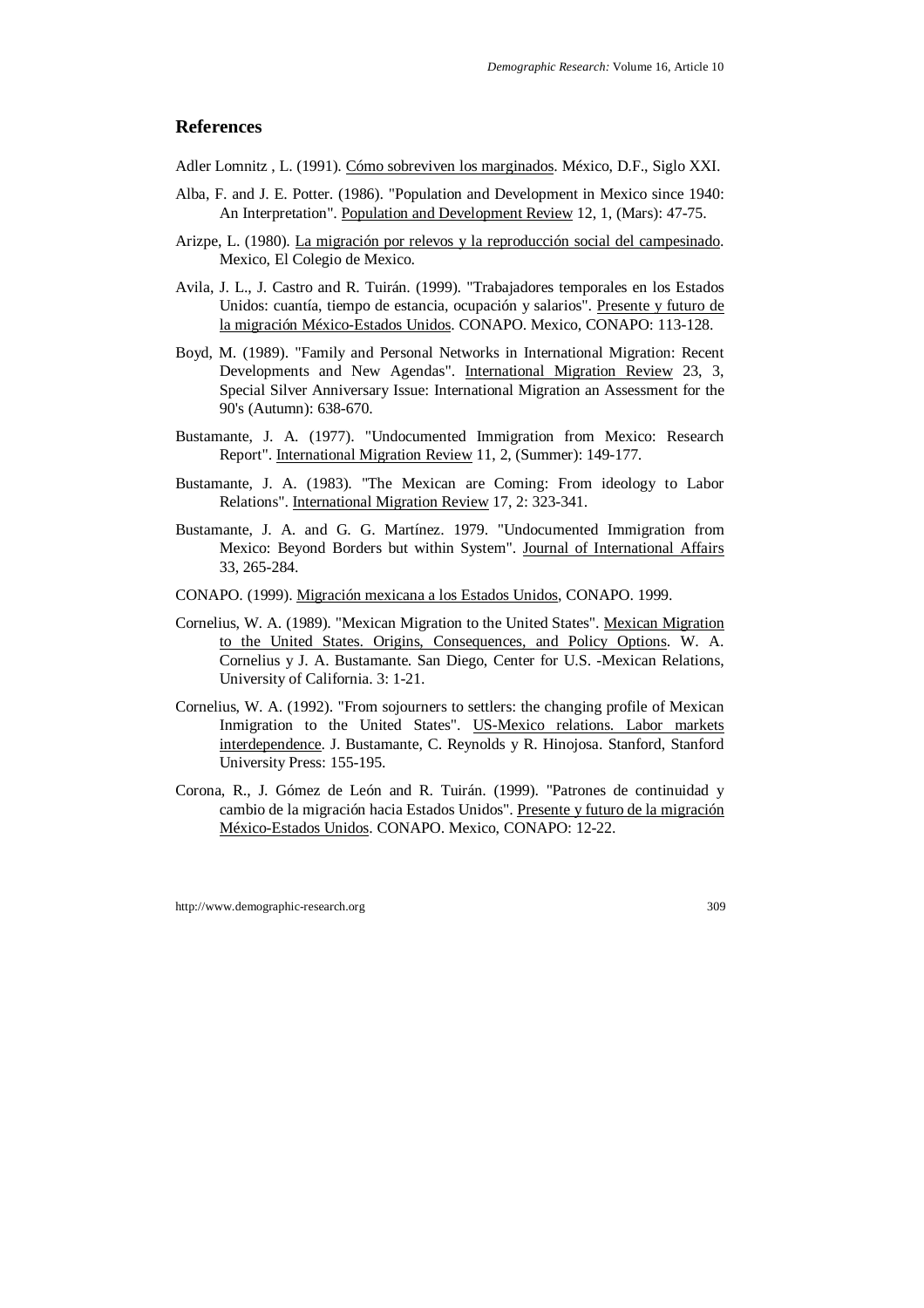- Curran, S. R. and E. Rivera-Fuentes. (2003). "Engendering Migrant Networks: The case of Mexican Migration". Demography 40, 2, (May): 289-307.
- De Janvry, A., C. Dutilly, C. Muñoz-Piña and E. Sadoulet. (2001). "Liberal Reforms and Community Responses in Mexico". Communities and Markets in Economic Development. M. Aoki y Y. Hayami. Oxford, Oxford University Press: 1-19.
- De Janvry, A., E. Sadoulet, B. Davis and G. Gordillo de Anda. (1999). "Reformas del sector ejidal: De la Reforma Agraria al desarrollo rural". Reformando la reforma agraria mexicana. L. Randall. Mexico, Universidad Autónoma Metropolitana: 93-137.
- del Rey Poveda, A. (2005). "El nuevo marco de relaciones intergeneracionales en las familias ejidales: migración y herencia en el sur de Veracruz a raíz de la Reforma del Artículo 27 Constitucional de 1992". Estudios Agrarios, 28: 151- 103.
- Delaunay, D. (1995). "Mujeres migrantes: las mexicanas en Estados Unidos". Estudios demográficos y urbanos. El Colegio de México 10, 3: 607-650.
- Durand, J. (1996). Migrations mexicaines aux États-Unis. Paris, CNRS-EDITIONS.
- Escobar Latapí, A., F. D. Bean and S. Weintraub. (1999). La dinámica de la emigración mexicana. Mexico, Ciesas-Miguel Angel Porrúa.
- García, B., H. Muñoz and O. De Oliveira. (1979). Migración, familia y fuerza de trabajo en la ciudad de México. México, DF., Cuadernos de CES 26, CES-COLMEX.
- García Zamora, R. (2002). Crisis agrícola, tratado de libre comercio y migración internacional. II Congreso Mundial sobre Comercio y Desarrollo Rural, La Guardia, Alava (España), Red Internacional de Migración y Desarrollo.
- Gordillo, G., A. De Janvry and E. Sadoulet. (1999). La segunda reforma agraria de México: respuesta de familias y comunidades, 1990-1994. México, D.F., El Colegio de México - FCE.
- Guilmoto, C. (1998). "Institutions and migrations. Short-term versus log-term moves in rural West Africa". Population Studies 52, 85-103.
- Guilmoto, C. Z. and F. Sandron. (1999). "Approche institutionnelle de la migration dans les pays en développement". Economie Rurale 252, juillet-août 1999: 47- 54.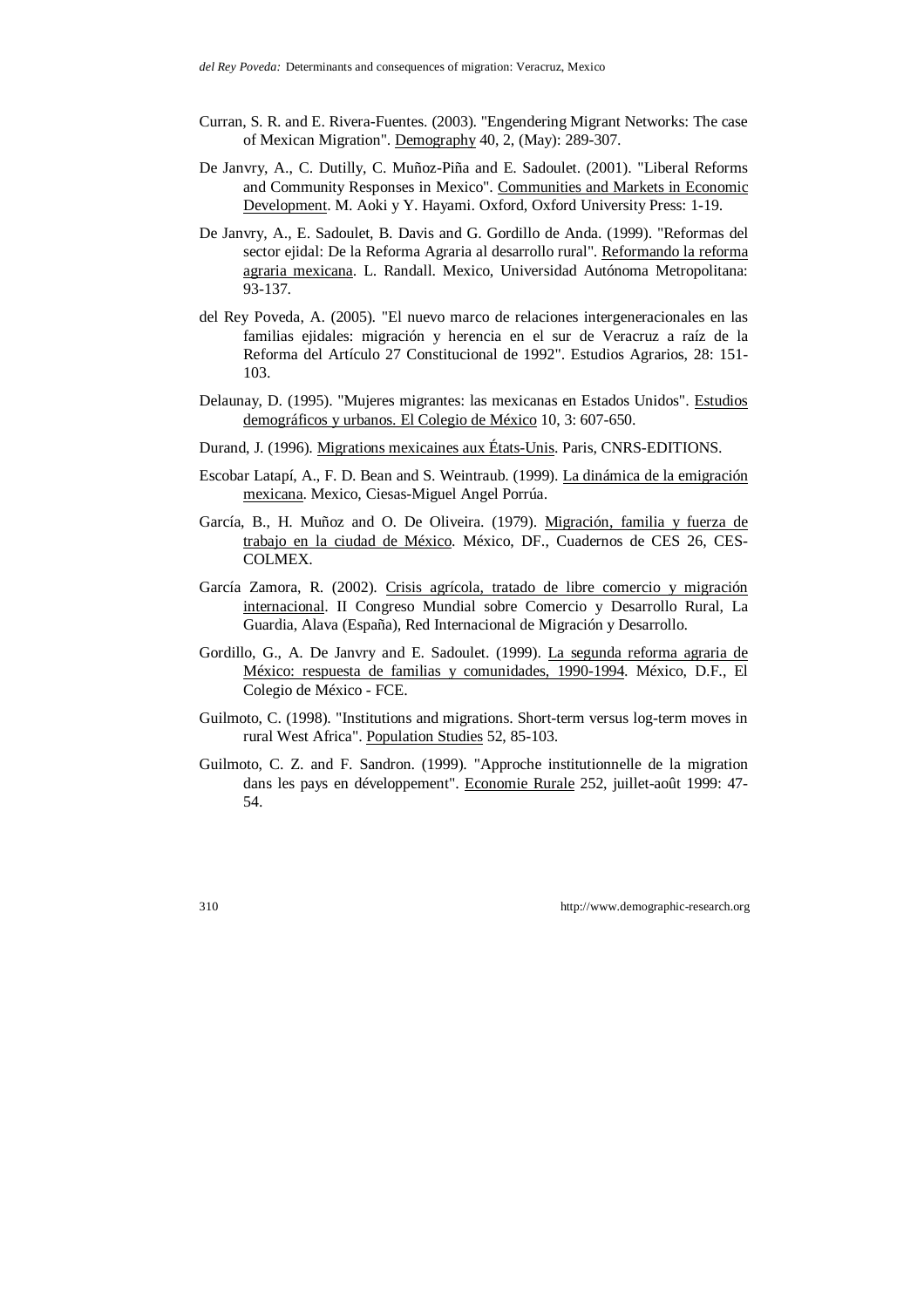- Hoffmann, O. and E. Velázquez. (1994). Las llanuras costeras de Veracruz, la lenta construcción de regiones. Xalapa, Veracruz., Universidad Veracruzana-ORSTOM.
- Lee, E. S. (1975). "Una teoría de las migraciones". Migraciones internas. Teoría, métodos y factores sociológicos. J. C. Elizaga y J. J. Maciso. Santiago de Chile, CELADE: 107-127. (Original "A Theory of Migration" in Demography, 3, 1966, pp.47-57).
- Léonard, E. and R. Palma. (2002). "Recomposición de las economía campesina, titulación agraria y reestructuración de las clientelas rurales en los Tuxtlas, Veracruz". Estudios Agrarios 137-180.
- Léonard, É., A. Quesnel and A. del Rey. (2004). "De la comunidad territorial al archipiélago familiar: Movilidad, contractualización de las relaciones intergeneracionales y desarrollo local en el sur del estado de Veracruz". Estudios Sociológicos, vol. XXII, N.66, 557-589
- Lomnitz, L. (1973). "Supervivencia en una barriada de la ciudad de México". Demografía y Economía 7, 1, (19): 58-85.
- Massey, D. S. (1987). "Understanding Mexican Migration to the United States". Journal of Sociology 92, 1372-1403.
- Massey, D. S., R. Alarcón, J. Durán and H. Gónzález. (1987). Return to Aztlan. The Social Process of International Migration from Western México. Berkeley, University of California Press.
- Massey, D. S. and K. E. Espinoza. (1997). "What´s Driving Mexico-U.S. Migration? A Theoretical, Empirical, and Policy Analysis". American Journal of Sociology 102 (4), 939-999.
- Massey, D. S. and F. García España. (1987). "The social process of international migration". Science 237, 733-738.
- MORESO. (1999). Encuesta de movilidad y reproducción social en el Sotavento veracruzano, México. Director André Quesnel. Xalapa, Veracruz, IRD-CIESAS. This survey was financed by the Institut de Recherche pour le Développement (IRD-France) and the Centro de Investigaciones y Estudios Superiores en Antropología Social (CIESAS-Mexico), and coordinated by Dr. André Quesnel (IRD)
- Ochoa, R. (2000). "La construcción de un sistema regional complejo en torno a dos polos rectores: Acayucan y Minatitlán-Coatzacoalcos". El Sotavento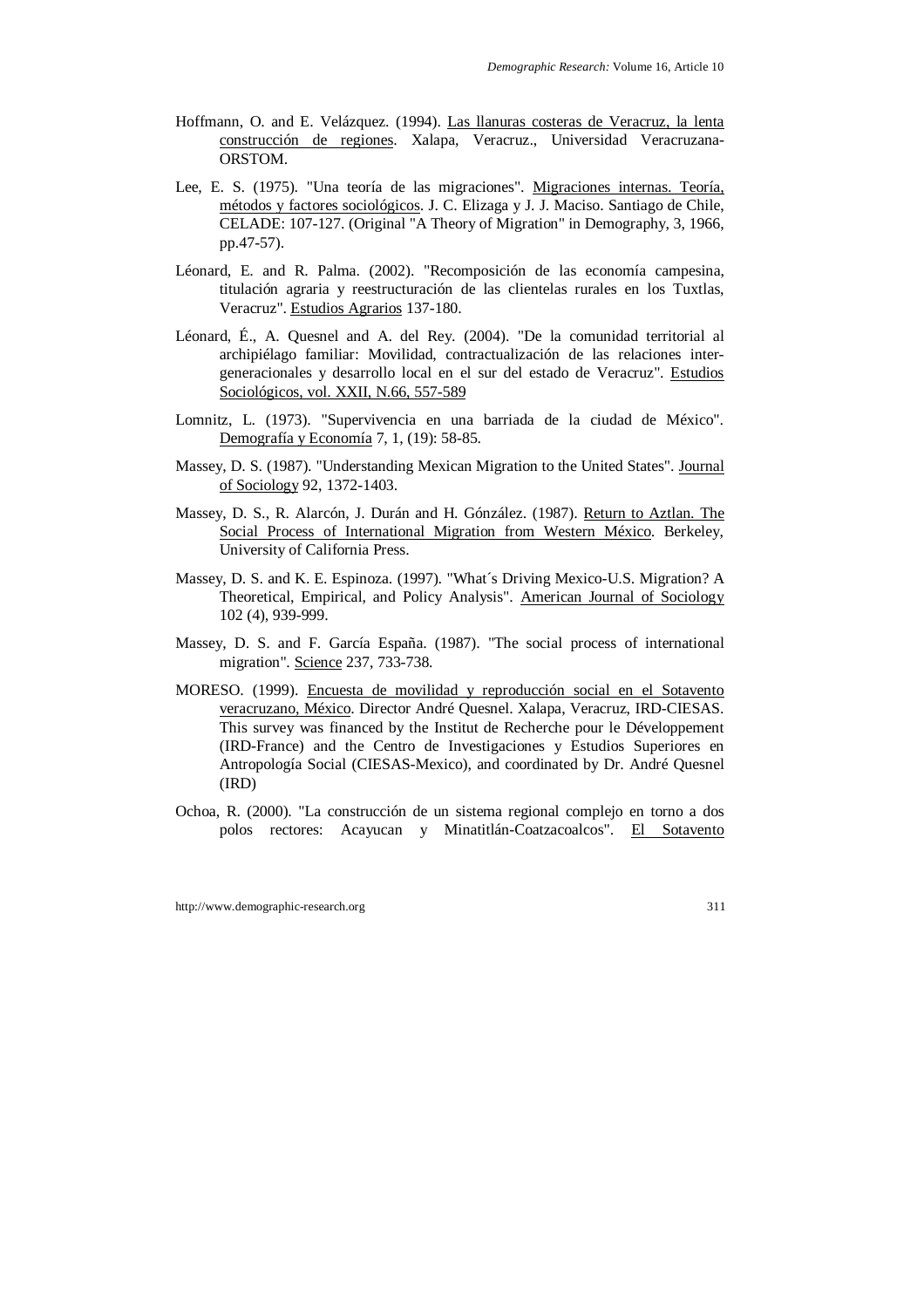veracruzano. Procesos sociales y dinámicas territoriales. E. Léonard y E. Velázquez. Mexico, IRD-CIESAS: 63-81.

- Oropeza, M. (2000). "Poblamiento y colonización del Uxpanapa en el marco del Istmo veracruzano". El Sotavento veracruzano. Procesos sociales y dinámicas territoriales. E. Léonard y E. Velázquez. Mexico, IRD-CIESAS: 43-61.
- Palma, R., A. Quesnel and D. Delaunay. (2000). "Una nueva dinámica de poblamiento rural en México: el caso del sur de Veracruz (1970-1995). Apuntes sustantivos y metodológicos". El Sotavento veracruzano. Procesos sociales y dinámicas territoriales. E. Léonard y E. Velázquez. Mexico, IRD-CIESAS: 83-108.
- Portes, A. and R. L. Bach. (1985). Latin Journey: Cuban and Mexican Immigrants in the United States. Berckeley and Los Angeles, University of California.
- Portes, A. and J. Böröcz. (1989). "Contemporary Immigration: Theorical Perspectives on Its Determinants and Models of Incorporation". International Migration Review 23, 3, Special Silver Aniversary Issue: International Migration an Assessment for the 90's (Autumn): 606-630.
- Prevôt Schapira, M. F. (1994). "El sur de Veracruz en el siglo XIX: una modernización a marcha forzada". Las llanuras costeras de Veracruz. La lenta construcción de regiones. E. Velázquez y O. Hoffmann. Xalapa, Mexico, Universidad Veracruzana-Orstom: 245-277.
- Pries, L. (2000). "Una nueva cara de la migración globalizada: el surgimiento de nuevos espacios sociales transnacionales y plurilocales". Trabajo: Migraciones y mercados de trabajo Año , Nº 3, enero-junio del 2000: 51-77.
- Quesnel, A. (2003). "Poblamiento, regulaciones agrarias y movilidad en el sur del estado de Veracruz". Políticas y regulaciones agrarias. Dinámicas de poder y juegos de actores entorno a la tenencia de la tierra. E. Léonard, A. Quesnel y E. Velázquez. Mexico, CIESAS-IRD: 41-71.
- Quesnel, A. y A. del Rey. (2004). "Mobilité, absence de longue durée et relations intergénérationnelles en milieu rural mexicain (Etat du Veracruz, Mexique)". Cahiers d'Amerique Latine, 45: 75-90.
- Quesnel, A. y A. del Rey. (2005). "La construcción de una economía familiar de archipiélago: Movilidad y recomposición de las relaciones inter-generacionales en el medio rural mexicano". Revista de Estudios Demográficos y Urbanos, 20, 59, (mayo-agosto): 197-228.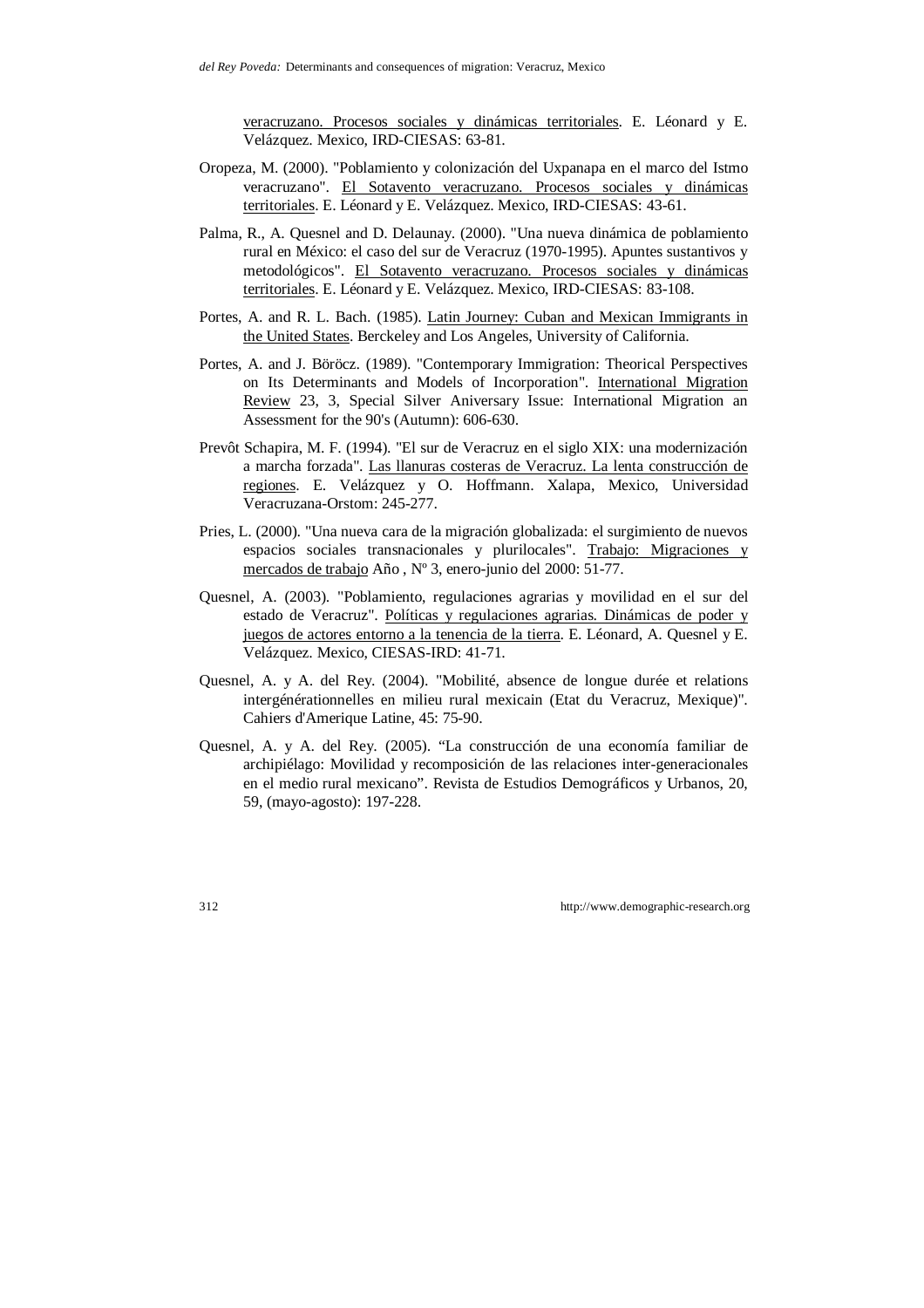- Taylor, J. E. (1986). "Differential migration, network, information and risk". Research in Human Capital and Development. O. Stark. Greenwich, Conn., JAI Press. vol. 4, Migration, Human Capital, and Development: 147-171.
- Taylor, J. E. (1987). "Undecomented Mexico-U.S. migration and the returns to household in rural Mexico". American Journal of Agricultural Economics 69, 616-638.
- Warman, A. (2001). El campo mexicano en el siglo XX. Mexico, Fondo de Cultura Económica.